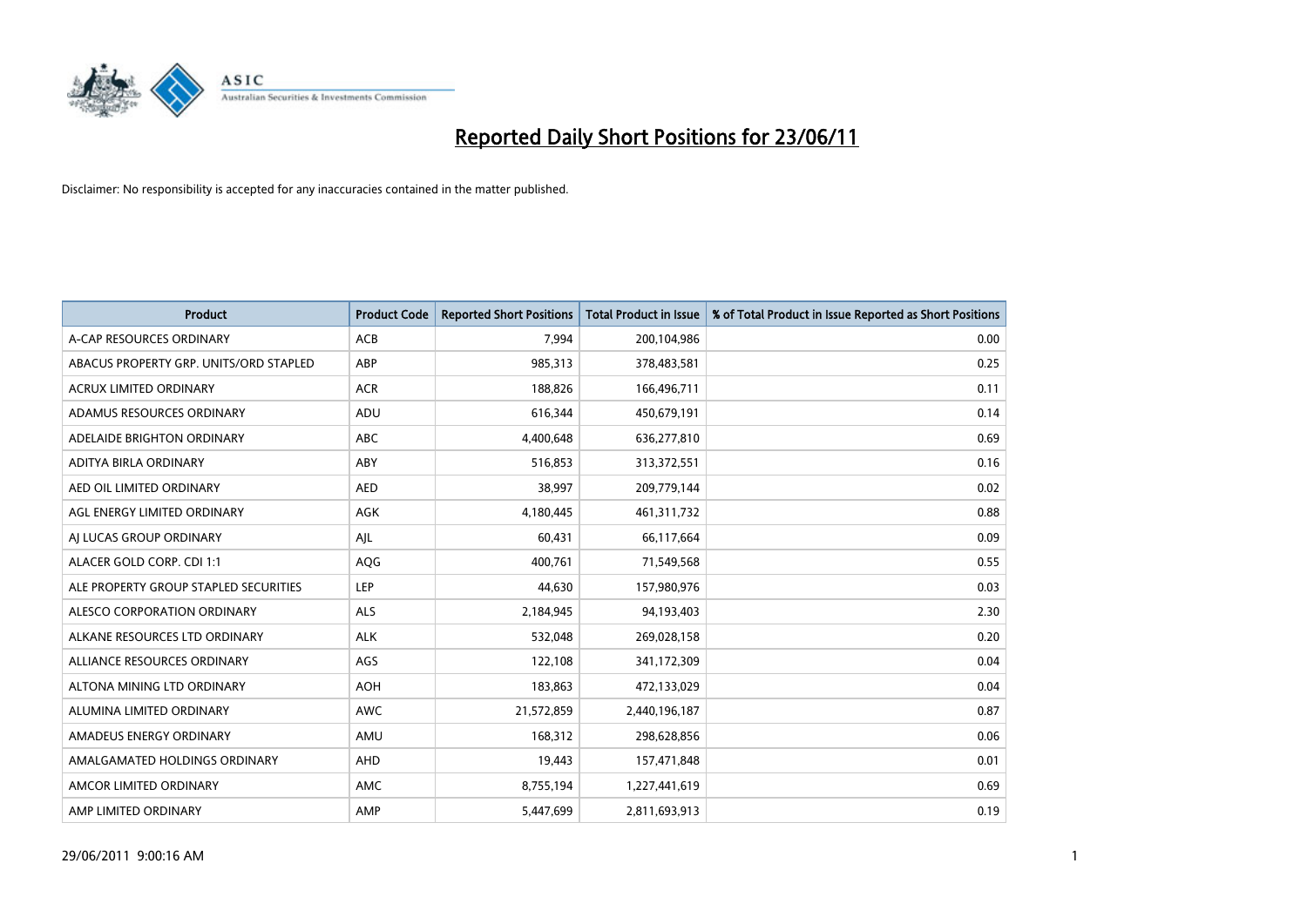

| <b>Product</b>                          | <b>Product Code</b> | <b>Reported Short Positions</b> | <b>Total Product in Issue</b> | % of Total Product in Issue Reported as Short Positions |
|-----------------------------------------|---------------------|---------------------------------|-------------------------------|---------------------------------------------------------|
| AMPELLA MINING ORDINARY                 | AMX                 | 786,299                         | 204,885,108                   | 0.39                                                    |
| ANSELL LIMITED ORDINARY                 | <b>ANN</b>          | 3,499,195                       | 133,011,550                   | 2.62                                                    |
| ANTARES ENERGY LTD ORDINARY             | AZZ                 | 369,667                         | 275,974,167                   | 0.14                                                    |
| ANZ BANKING GRP LTD ORDINARY            | ANZ                 | 11,466,143                      | 2,597,231,242                 | 0.40                                                    |
| APA GROUP STAPLED SECURITIES            | <b>APA</b>          | 7,279,044                       | 556,193,951                   | 1.31                                                    |
| APEX MINERALS NL ORDINARY               | <b>AXM</b>          | 101,103                         | 5,550,243,713                 | 0.00                                                    |
| APN NEWS & MEDIA ORDINARY               | <b>APN</b>          | 22,832,628                      | 618,568,292                   | 3.67                                                    |
| AQUARIUS PLATINUM. ORDINARY             | <b>AOP</b>          | 3,404,077                       | 470,167,206                   | 0.71                                                    |
| AQUILA RESOURCES ORDINARY               | <b>AQA</b>          | 4,670,632                       | 374,368,499                   | 1.27                                                    |
| ARAFURA RESOURCE LTD ORDINARY           | ARU                 | 5,791,275                       | 367,980,342                   | 1.57                                                    |
| ARB CORPORATION ORDINARY                | ARP                 | 3,192                           | 72,481,302                    | 0.00                                                    |
| ARDENT LEISURE GROUP STAPLED SECURITIES | AAD                 | 328,161                         | 318,147,978                   | 0.10                                                    |
| ARISTOCRAT LEISURE ORDINARY             | ALL                 | 26,787,349                      | 536,480,307                   | 5.00                                                    |
| <b>ASCIANO LIMITED ORDINARY</b>         | <b>AIO</b>          | 16,773,709                      | 2,926,103,883                 | 0.59                                                    |
| ASG GROUP LIMITED ORDINARY              | <b>ASZ</b>          | 103,076                         | 169,117,796                   | 0.06                                                    |
| ASPEN GROUP ORD/UNITS STAPLED           | <b>APZ</b>          | 53,653                          | 579,826,041                   | 0.01                                                    |
| ASPIRE MINING LTD ORDINARY              | <b>AKM</b>          | 275,623                         | 539,971,483                   | 0.05                                                    |
| ASTON RES LTD ORDINARY                  | <b>AZT</b>          | 183,300                         | 204,527,604                   | 0.09                                                    |
| ASTRO JAP PROP GROUP STAPLED SECURITIES | AJA                 | 6,684                           | 58,445,002                    | 0.01                                                    |
| ASX LIMITED ORDINARY                    | ASX                 | 1,582,429                       | 175,136,729                   | 0.88                                                    |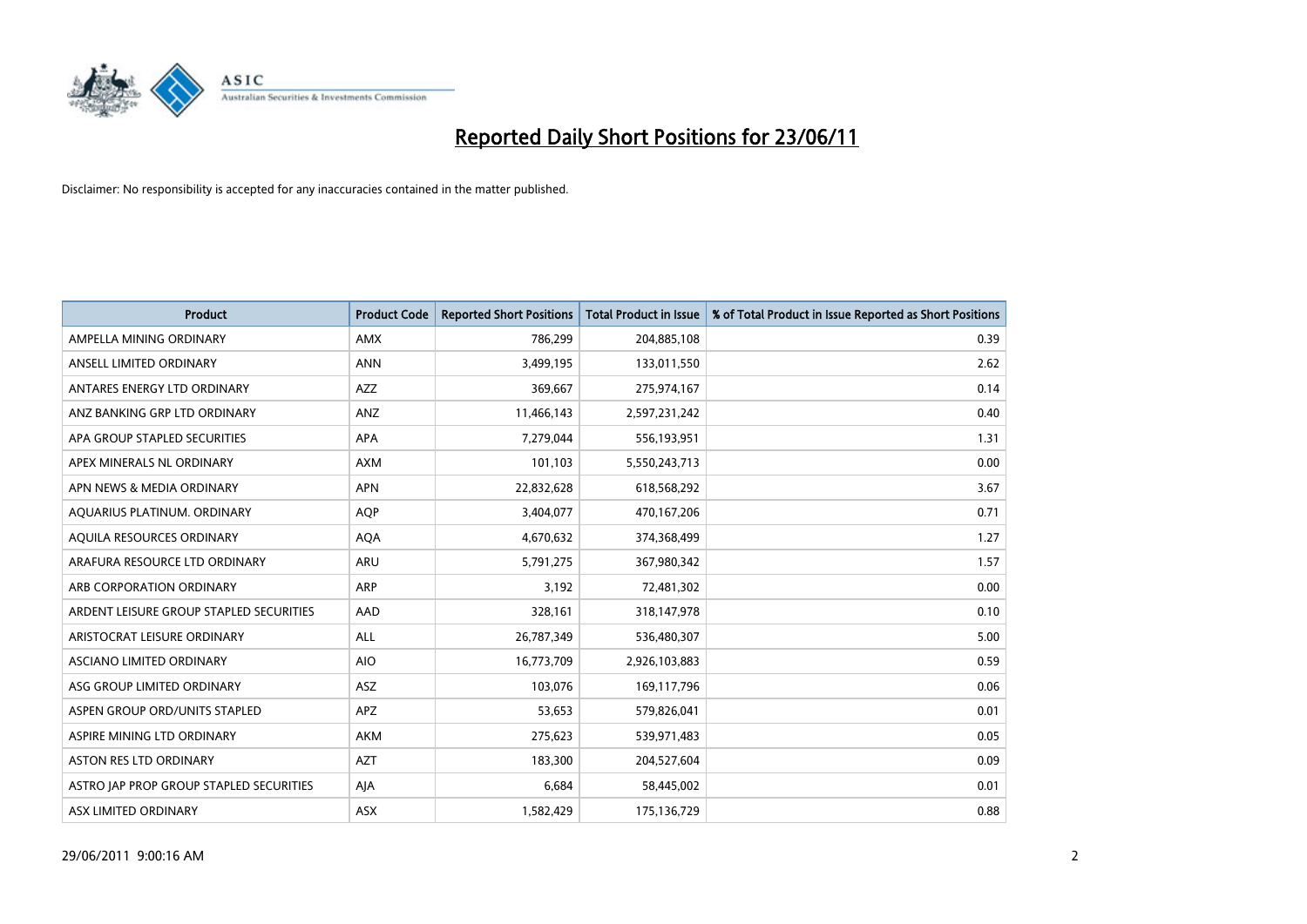

| <b>Product</b>                       | <b>Product Code</b> | <b>Reported Short Positions</b> | <b>Total Product in Issue</b> | % of Total Product in Issue Reported as Short Positions |
|--------------------------------------|---------------------|---------------------------------|-------------------------------|---------------------------------------------------------|
| ATLANTIC LIMITED ORDINARY            | ATI                 | 23,460                          | 113,601,916                   | 0.02                                                    |
| ATLAS IRON LIMITED ORDINARY          | <b>AGO</b>          | 3,032,368                       | 825,891,142                   | 0.33                                                    |
| <b>AURORA OIL &amp; GAS ORDINARY</b> | <b>AUT</b>          | 6,585,305                       | 409,865,343                   | 1.62                                                    |
| AUSDRILL LIMITED ORDINARY            | ASL                 | 152,887                         | 301,452,517                   | 0.05                                                    |
| AUSENCO LIMITED ORDINARY             | AAX                 | 2,879,247                       | 122,987,022                   | 2.34                                                    |
| <b>AUSTAL LIMITED ORDINARY</b>       | ASB                 | 303,090                         | 188,069,638                   | 0.16                                                    |
| AUSTAR UNITED ORDINARY               | <b>AUN</b>          | 2,065,564                       | 1,271,505,737                 | 0.16                                                    |
| AUSTBROKERS HOLDINGS ORDINARY        | <b>AUB</b>          | 1,890                           | 54,658,736                    | 0.00                                                    |
| AUSTIN ENGINEERING ORDINARY          | ANG                 | 33,811                          | 71,864,403                    | 0.04                                                    |
| AUSTRALAND PROPERTY STAPLED SECURITY | <b>ALZ</b>          | 825,505                         | 576,846,597                   | 0.13                                                    |
| AUSTRALIAN AGRICULT. ORDINARY        | AAC                 | 1,055,522                       | 311,968,824                   | 0.34                                                    |
| AUSTRALIAN INFRASTR, UNITS/ORDINARY  | <b>AIX</b>          | 1,131,612                       | 620,733,944                   | 0.17                                                    |
| AUSTRALIAN PHARM. ORDINARY           | API                 | 537,738                         | 488,115,883                   | 0.10                                                    |
| AUTOMOTIVE HOLDINGS ORDINARY         | AHE                 | 129,933                         | 260,345,713                   | 0.05                                                    |
| AWE LIMITED ORDINARY                 | <b>AWE</b>          | 1,789,207                       | 521,871,941                   | 0.35                                                    |
| AZUMAH RESOURCES ORDINARY            | <b>AZM</b>          | 262,702                         | 281,650,355                   | 0.10                                                    |
| BANDANNA ENERGY ORDINARY             | <b>BND</b>          | 1,509,718                       | 427,175,482                   | 0.35                                                    |
| BANK OF QUEENSLAND. ORDINARY         | <b>BOQ</b>          | 3,836,489                       | 225,369,547                   | 1.70                                                    |
| <b>BANNERMAN RESOURCES ORDINARY</b>  | <b>BMN</b>          | 261,067                         | 234,435,934                   | 0.11                                                    |
| <b>BASE RES LIMITED ORDINARY</b>     | <b>BSE</b>          | 319,084                         | 165,341,114                   | 0.20                                                    |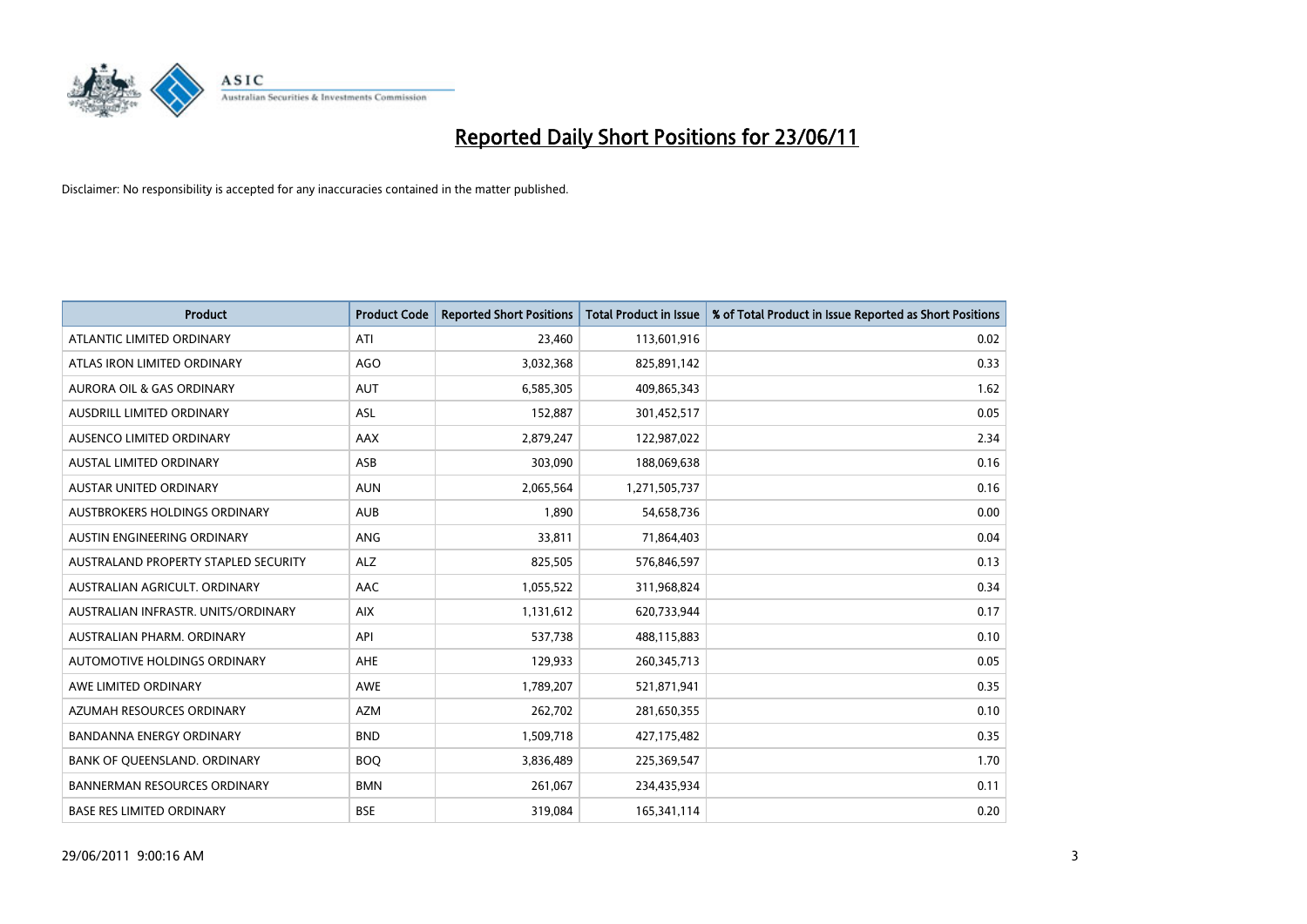

| <b>Product</b>                       | <b>Product Code</b> | <b>Reported Short Positions</b> | <b>Total Product in Issue</b> | % of Total Product in Issue Reported as Short Positions |
|--------------------------------------|---------------------|---------------------------------|-------------------------------|---------------------------------------------------------|
| <b>BATHURST RESOURCES ORDINARY</b>   | <b>BTU</b>          | 2,017,835                       | 666,141,330                   | 0.30                                                    |
| <b>BAUXITE RESOURCE LTD ORDINARY</b> | <b>BAU</b>          | 111,797                         | 235,379,896                   | 0.05                                                    |
| <b>BC IRON LIMITED ORDINARY</b>      | <b>BCI</b>          | 201,712                         | 94,381,000                    | 0.21                                                    |
| BEACH ENERGY LIMITED ORDINARY        | <b>BPT</b>          | 4,713,237                       | 1,102,788,311                 | 0.42                                                    |
| BEADELL RESOURCE LTD ORDINARY        | <b>BDR</b>          | 5,900,963                       | 622,372,828                   | 0.95                                                    |
| BENDIGO AND ADELAIDE ORDINARY        | <b>BEN</b>          | 6,470,879                       | 360,282,697                   | 1.79                                                    |
| BERKELEY RESOURCES ORDINARY          | <b>BKY</b>          | 744,448                         | 174,298,273                   | 0.42                                                    |
| BETASHARES ASX RES ETF UNITS         | <b>ORE</b>          | 158,220                         | 4,519,432                     | 3.50                                                    |
| <b>BHP BILLITON LIMITED ORDINARY</b> | <b>BHP</b>          | 41,461,643                      | 3,209,181,688                 | 1.25                                                    |
| <b>BILLABONG ORDINARY</b>            | <b>BBG</b>          | 13,473,773                      | 254,037,587                   | 5.29                                                    |
| <b>BIOTA HOLDINGS ORDINARY</b>       | <b>BTA</b>          | 982,193                         | 181,417,556                   | 0.54                                                    |
| <b>BLACKMORES LIMITED ORDINARY</b>   | BKL                 | 9,800                           | 16,744,292                    | 0.06                                                    |
| <b>BLUESCOPE STEEL LTD ORDINARY</b>  | <b>BSL</b>          | 44,571,761                      | 1,842,207,385                 | 2.40                                                    |
| <b>BOART LONGYEAR ORDINARY</b>       | <b>BLY</b>          | 1,843,708                       | 461,163,412                   | 0.40                                                    |
| <b>BOOM LOGISTICS ORDINARY</b>       | <b>BOL</b>          | 157,751                         | 461,500,712                   | 0.03                                                    |
| BORAL LIMITED. ORDINARY              | <b>BLD</b>          | 35,165,068                      | 729,925,990                   | 4.80                                                    |
| <b>BOW ENERGY LIMITED ORDINARY</b>   | <b>BOW</b>          | 7,944,484                       | 349,517,229                   | 2.26                                                    |
| <b>BRADKEN LIMITED ORDINARY</b>      | <b>BKN</b>          | 1,826,215                       | 161,532,428                   | 1.14                                                    |
| <b>BRAMBLES LIMITED ORDINARY</b>     | <b>BXB</b>          | 14,959,410                      | 1,479,367,454                 | 0.98                                                    |
| BRICKWORKS LIMITED ORDINARY          | <b>BKW</b>          | 18,860                          | 147,567,333                   | 0.01                                                    |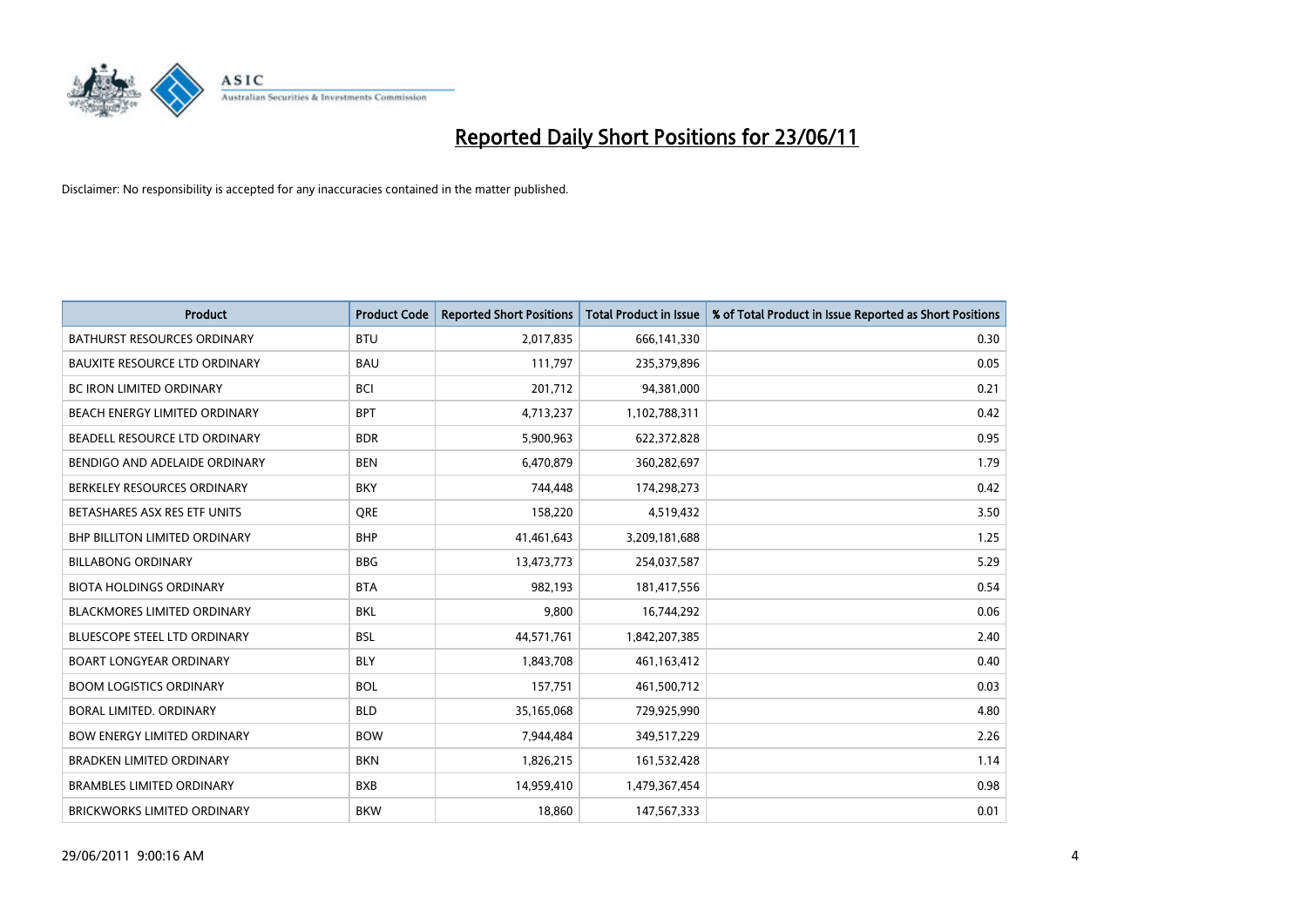

| <b>Product</b>                         | <b>Product Code</b> | <b>Reported Short Positions</b> | <b>Total Product in Issue</b> | % of Total Product in Issue Reported as Short Positions |
|----------------------------------------|---------------------|---------------------------------|-------------------------------|---------------------------------------------------------|
| <b>BROCKMAN RESOURCES ORDINARY</b>     | <b>BRM</b>          | 8,030                           | 144,803,151                   | 0.00                                                    |
| BT INVESTMENT MNGMNT ORDINARY          | <b>BTT</b>          | 556,779                         | 160,000,000                   | 0.35                                                    |
| <b>BUREY GOLD LIMITED ORDINARY</b>     | <b>BYR</b>          | 56,950                          | 270,628,838                   | 0.02                                                    |
| <b>BURU ENERGY ORDINARY</b>            | <b>BRU</b>          | 5,377,662                       | 182,840,549                   | 2.94                                                    |
| <b>BWP TRUST ORDINARY UNITS</b>        | <b>BWP</b>          | 898,524                         | 520,012,793                   | 0.16                                                    |
| <b>CABCHARGE AUSTRALIA ORDINARY</b>    | CAB                 | 943,425                         | 120,437,014                   | 0.76                                                    |
| CALTEX AUSTRALIA ORDINARY              | <b>CTX</b>          | 6,733,487                       | 270,000,000                   | 2.47                                                    |
| CAMPBELL BROTHERS ORDINARY             | <b>CPB</b>          | 74,509                          | 67,503,411                    | 0.10                                                    |
| CAPE LAMBERT RES LTD ORDINARY          | <b>CFE</b>          | 1,041,686                       | 626,299,603                   | 0.15                                                    |
| CARABELLA RES LTD ORDINARY             | <b>CLR</b>          | 233,531                         | 81,626,580                    | 0.29                                                    |
| <b>CARBON ENERGY ORDINARY</b>          | <b>CNX</b>          | 1,612,673                       | 698,517,858                   | 0.22                                                    |
| <b>CARDNO LIMITED ORDINARY</b>         | CDD                 | 3,701                           | 107,405,725                   | 0.00                                                    |
| CARNARVON PETROLEUM ORDINARY           | <b>CVN</b>          | 4,201,003                       | 687,820,634                   | 0.61                                                    |
| CARSALES.COM LTD ORDINARY              | <b>CRZ</b>          | 8,473,806                       | 234,348,300                   | 3.63                                                    |
| CASH CONVERTERS ORD/DIV ACCESS         | CCV                 | 12,895                          | 379,761,025                   | 0.00                                                    |
| CATALPA RESOURCES ORDINARY             | CAH                 | 151,300                         | 178,031,701                   | 0.08                                                    |
| CENTRO PROPERTIES UNITS/ORD STAPLED    | <b>CNP</b>          | 6,692                           | 972,414,514                   | 0.00                                                    |
| CENTRO RETAIL GROUP STAPLED SECURITIES | <b>CER</b>          | 176,625                         | 2,286,399,424                 | 0.00                                                    |
| CERAMIC FUEL CELLS ORDINARY            | <b>CFU</b>          | 916,024                         | 1,201,353,566                 | 0.07                                                    |
| CFS RETAIL PROPERTY UNITS              | <b>CFX</b>          | 33,077,395                      | 2,839,591,911                 | 1.15                                                    |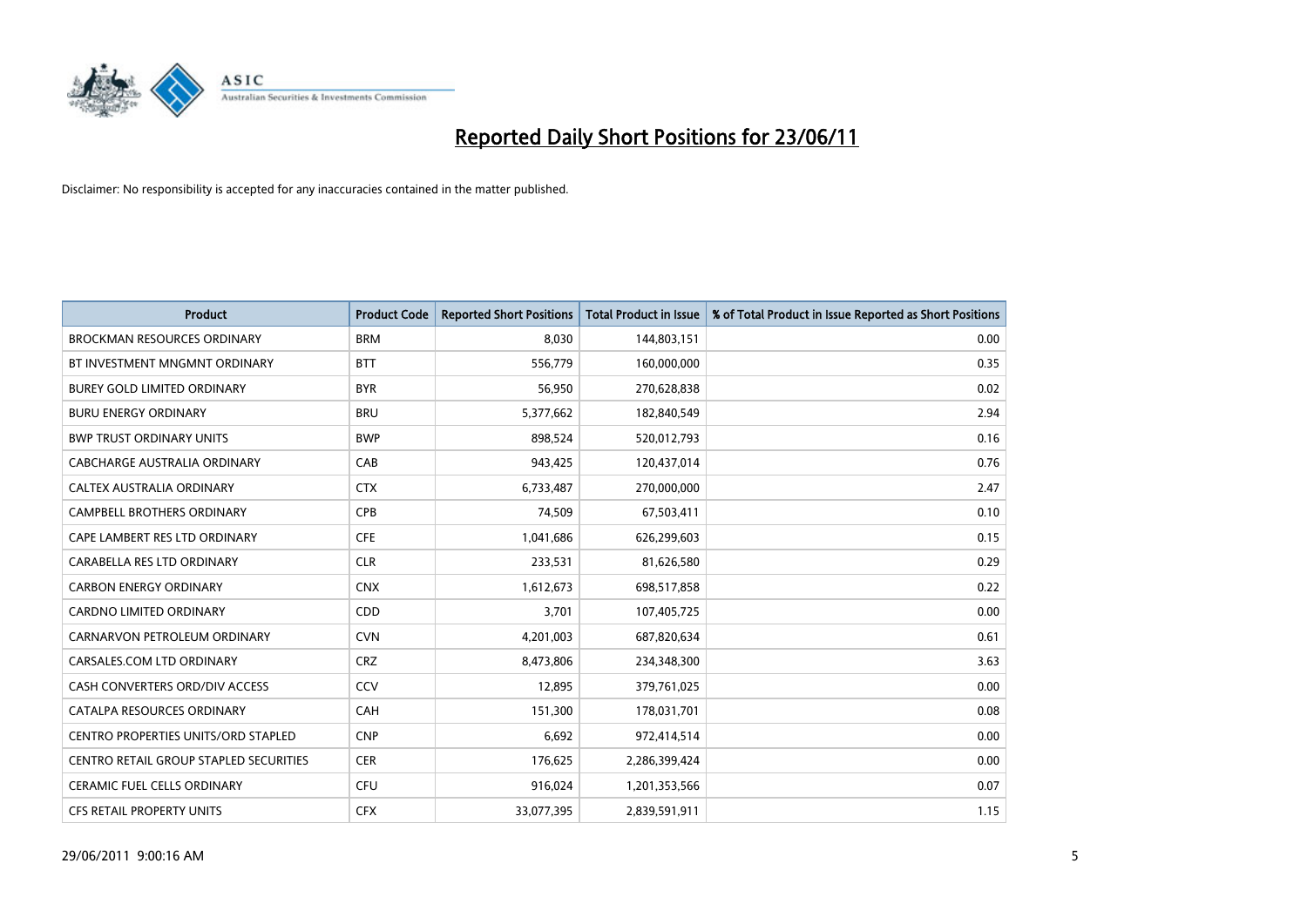

| <b>Product</b>                           | <b>Product Code</b> | <b>Reported Short Positions</b> | <b>Total Product in Issue</b> | % of Total Product in Issue Reported as Short Positions |
|------------------------------------------|---------------------|---------------------------------|-------------------------------|---------------------------------------------------------|
| <b>CGA MINING LIMITED ORDINARY</b>       | <b>CGX</b>          | 205,000                         | 333,265,726                   | 0.06                                                    |
| CHALLENGER DIV.PRO. STAPLED UNITS        | <b>CDI</b>          | 99,650                          | 908,316,513                   | 0.01                                                    |
| <b>CHALLENGER INFRAST, STAPLED UNITS</b> | <b>CIF</b>          | 13,519                          | 316,223,785                   | 0.00                                                    |
| <b>CHALLENGER LIMITED ORDINARY</b>       | <b>CGF</b>          | 4,841,084                       | 498,608,162                   | 0.98                                                    |
| CHARTER HALL GROUP STAPLED US PROHIBIT.  | <b>CHC</b>          | 1,131,015                       | 306,341,814                   | 0.37                                                    |
| <b>CHARTER HALL OFFICE UNIT</b>          | CQO                 | 2,314,363                       | 493,319,730                   | 0.47                                                    |
| <b>CHARTER HALL RETAIL UNITS</b>         | <b>COR</b>          | 550,267                         | 305,200,723                   | 0.17                                                    |
| CITIGOLD CORP LTD ORDINARY               | <b>CTO</b>          | 2,059,217                       | 1,105,078,301                 | 0.18                                                    |
| <b>CLARIUS GRP LTD ORDINARY</b>          | <b>CND</b>          | 192,612                         | 88,161,315                    | 0.22                                                    |
| CLINUVEL PHARMACEUT, ORDINARY            | <b>CUV</b>          | 4,127                           | 30,381,706                    | 0.01                                                    |
| <b>CLOUGH LIMITED ORDINARY</b>           | <b>CLO</b>          | 28,741                          | 769,801,269                   | 0.00                                                    |
| <b>COAL &amp; ALLIED ORDINARY</b>        | <b>CNA</b>          | 16,269                          | 86,584,735                    | 0.01                                                    |
| COAL OF AFRICA LTD ORDINARY              | <b>CZA</b>          | 420,108                         | 531,139,661                   | 0.08                                                    |
| <b>COALSPUR MINES LTD ORDINARY</b>       | <b>CPL</b>          | 2,103,058                       | 567,117,594                   | 0.36                                                    |
| <b>COALWORKS LIMITED ORDINARY</b>        | <b>CWK</b>          | 112,725                         | 149,088,955                   | 0.08                                                    |
| COCA-COLA AMATIL ORDINARY                | <b>CCL</b>          | 4,029,378                       | 757,981,346                   | 0.53                                                    |
| COCHLEAR LIMITED ORDINARY                | <b>COH</b>          | 1,505,366                       | 56,745,023                    | 2.63                                                    |
| <b>COCKATOO COAL ORDINARY</b>            | <b>COK</b>          | 8,503,514                       | 1,016,096,908                 | 0.83                                                    |
| <b>COFFEY INTERNATIONAL ORDINARY</b>     | <b>COF</b>          | 33,241                          | 134,066,081                   | 0.02                                                    |
| COMMONWEALTH BANK, ORDINARY              | <b>CBA</b>          | 17,012,564                      | 1,558,637,244                 | 1.06                                                    |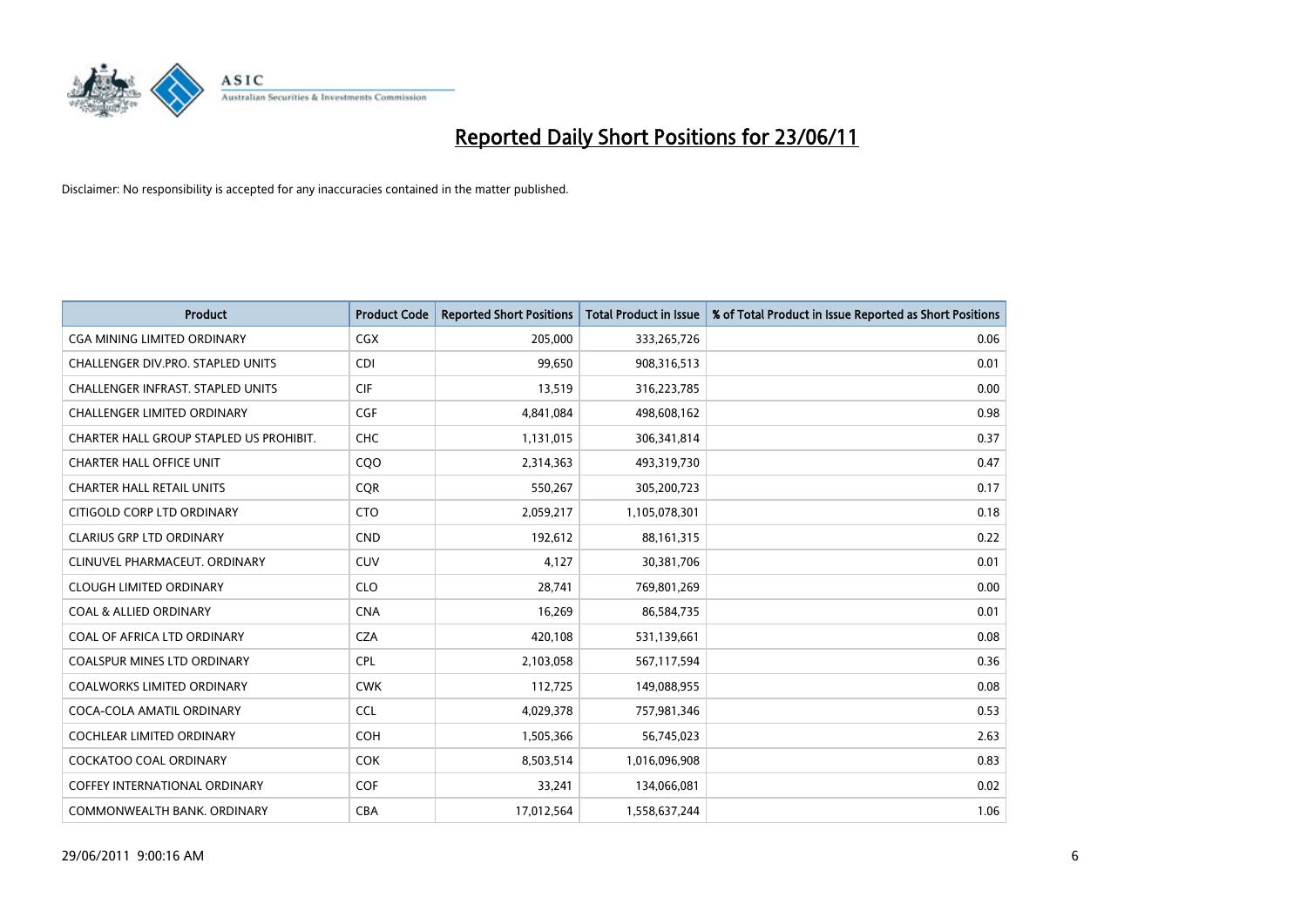

| <b>Product</b>                          | <b>Product Code</b> | <b>Reported Short Positions</b> | <b>Total Product in Issue</b> | % of Total Product in Issue Reported as Short Positions |
|-----------------------------------------|---------------------|---------------------------------|-------------------------------|---------------------------------------------------------|
| <b>COMMONWEALTH PROP ORDINARY UNITS</b> | <b>CPA</b>          | 40,737,999                      | 2,449,599,711                 | 1.66                                                    |
| <b>COMPASS RESOURCES ORDINARY</b>       | <b>CMR</b>          | 160,952                         | 147,402,920                   | 0.11                                                    |
| <b>COMPUTERSHARE LTD ORDINARY</b>       | <b>CPU</b>          | 3,925,221                       | 555,664,059                   | 0.67                                                    |
| <b>CONNECTEAST GROUP STAPLED</b>        | <b>CEU</b>          | 20,551,663                      | 3,940,145,951                 | 0.53                                                    |
| CONQUEST MINING ORDINARY                | COT                 | 666,004                         | 583,241,478                   | 0.11                                                    |
| CONSOLIDATED MEDIA, ORDINARY            | <b>CMJ</b>          | 3,461,431                       | 561,834,996                   | 0.61                                                    |
| CONTINENTAL COAL LTD ORDINARY           | CCC                 | 729,225                         | 1,980,616,757                 | 0.04                                                    |
| COOPER ENERGY LTD ORDINARY              | <b>COE</b>          | 191,403                         | 292,576,001                   | 0.07                                                    |
| <b>COUNT FINANCIAL ORDINARY</b>         | COU                 | 728,564                         | 262,212,976                   | 0.29                                                    |
| <b>CREDIT CORP GROUP ORDINARY</b>       | <b>CCP</b>          | 13,459                          | 45,210,752                    | 0.03                                                    |
| <b>CRESCENT GOLD ORDINARY</b>           | <b>CRE</b>          | 120,000                         | 1,100,789,687                 | 0.01                                                    |
| <b>CROMWELL PROP STAPLED SECURITIES</b> | <b>CMW</b>          | 343,078                         | 964,737,315                   | 0.04                                                    |
| <b>CROWN LIMITED ORDINARY</b>           | <b>CWN</b>          | 3,596,698                       | 754,131,800                   | 0.45                                                    |
| <b>CRUSADER RESOURCES ORDINARY</b>      | CAS                 | 3,833                           | 90,416,040                    | 0.00                                                    |
| <b>CSG LIMITED ORDINARY</b>             | CSV                 | 819,471                         | 282,567,499                   | 0.29                                                    |
| <b>CSL LIMITED ORDINARY</b>             | <b>CSL</b>          | 7,792,130                       | 527,960,909                   | 1.45                                                    |
| <b>CSR LIMITED ORDINARY</b>             | <b>CSR</b>          | 17,367,653                      | 506,000,315                   | 3.43                                                    |
| <b>CUDECO LIMITED ORDINARY</b>          | <b>CDU</b>          | 388,954                         | 145,512,643                   | 0.26                                                    |
| <b>CUSTOMERS LIMITED ORDINARY</b>       | <b>CUS</b>          | 135,456                         | 134,869,357                   | 0.10                                                    |
| DART ENERGY LTD ORDINARY                | <b>DTE</b>          | 5,708,937                       | 720,674,545                   | 0.79                                                    |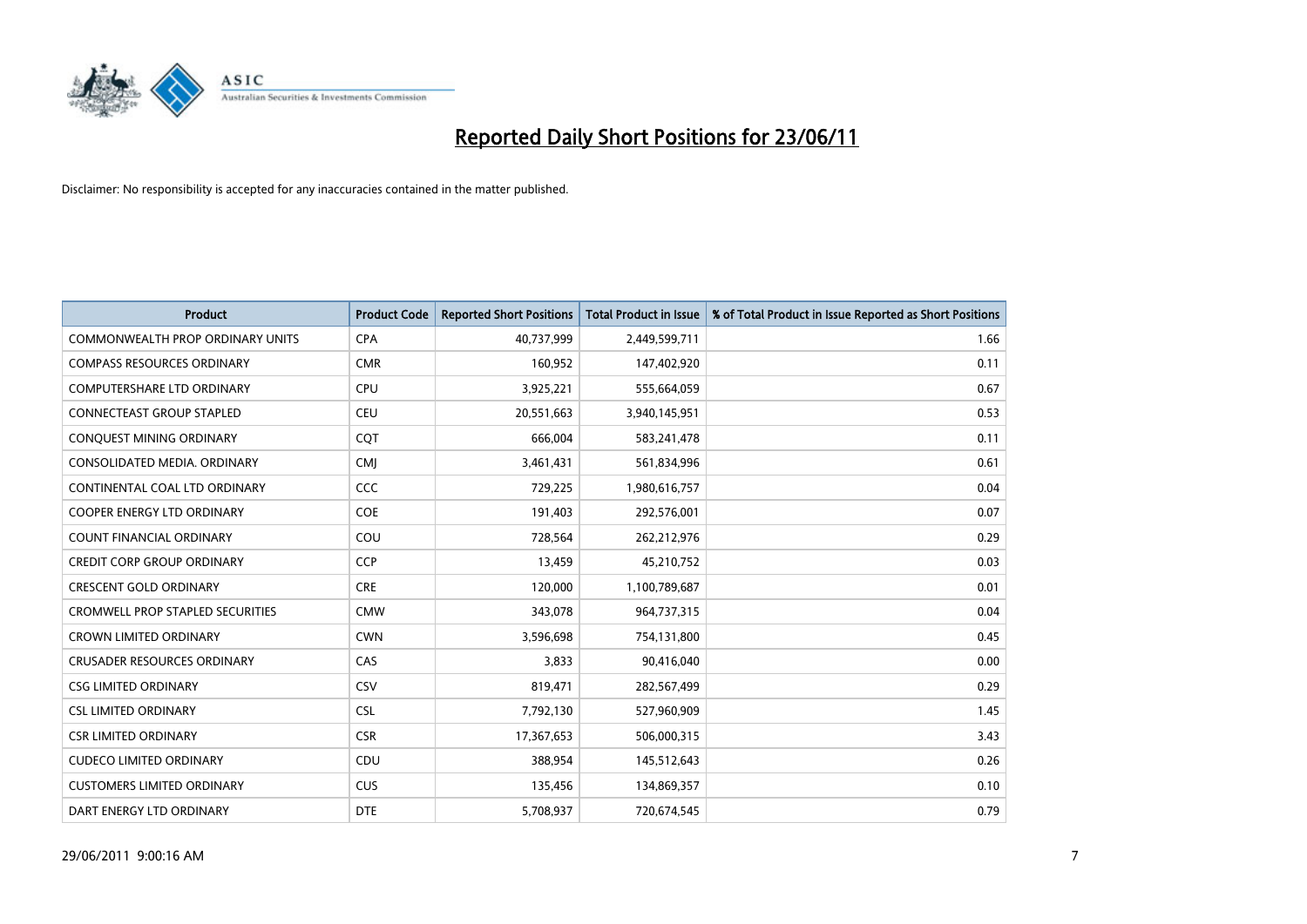

| <b>Product</b>                       | <b>Product Code</b> | <b>Reported Short Positions</b> | <b>Total Product in Issue</b> | % of Total Product in Issue Reported as Short Positions |
|--------------------------------------|---------------------|---------------------------------|-------------------------------|---------------------------------------------------------|
| DAVID JONES LIMITED ORDINARY         | <b>DJS</b>          | 32,917,593                      | 520,751,395                   | 6.31                                                    |
| <b>DECMIL GROUP LIMITED ORDINARY</b> | <b>DCG</b>          | 26,707                          | 124,204,568                   | 0.02                                                    |
| DEXUS PROPERTY GROUP STAPLED UNITS   | <b>DXS</b>          | 49,637,340                      | 4,839,024,176                 | 1.02                                                    |
| DISCOVERY METALS LTD ORDINARY        | <b>DML</b>          | 5,313,159                       | 437,114,481                   | 1.21                                                    |
| DOMINO PIZZA ENTERPR ORDINARY        | <b>DMP</b>          | 251,071                         | 68,407,674                    | 0.37                                                    |
| DOWNER EDI LIMITED ORDINARY          | <b>DOW</b>          | 6,486,283                       | 429,100,296                   | 1.53                                                    |
| DRAGON MINING LTD ORDINARY           | <b>DRA</b>          | 7,251                           | 75,170,613                    | 0.01                                                    |
| DUET GROUP STAPLED US PROHIBIT.      | <b>DUE</b>          | 2,054,082                       | 909,692,991                   | 0.24                                                    |
| DULUXGROUP LIMITED ORDINARY          | <b>DLX</b>          | 6,510,439                       | 367,456,259                   | 1.76                                                    |
| DWS ADVANCED ORDINARY                | <b>DWS</b>          | 170,464                         | 132,362,763                   | 0.13                                                    |
| EASTERN STAR GAS ORDINARY            | <b>ESG</b>          | 8,518,483                       | 991,567,041                   | 0.85                                                    |
| ECHO ENTERTAINMENT ORDINARY          | <b>EGP</b>          | 1,538,589                       | 688,019,737                   | 0.22                                                    |
| EDT RETAIL TRUST UNITS               | <b>EDT</b>          | 99,457                          | 4,700,290,868                 | 0.00                                                    |
| <b>ELDERS LIMITED ORDINARY</b>       | <b>ELD</b>          | 8,527,299                       | 448,598,480                   | 1.89                                                    |
| ELDORADO GOLD CORP CDI 1:1           | EAU                 | 33,601                          | 12,695,323                    | 0.26                                                    |
| ELEMENTAL MINERALS ORDINARY          | <b>ELM</b>          | 97,750                          | 171,284,443                   | 0.06                                                    |
| <b>EMECO HOLDINGS ORDINARY</b>       | <b>EHL</b>          | 1,319,818                       | 631,237,586                   | 0.19                                                    |
| <b>ENERGY RESOURCES ORDINARY 'A'</b> | <b>ERA</b>          | 5,402,483                       | 190,737,934                   | 2.82                                                    |
| <b>ENERGY WORLD CORPOR, ORDINARY</b> | <b>EWC</b>          | 22,326,325                      | 1,561,166,672                 | 1.41                                                    |
| ENVESTRA LIMITED ORDINARY            | <b>ENV</b>          | 2,894,960                       | 1,468,560,201                 | 0.18                                                    |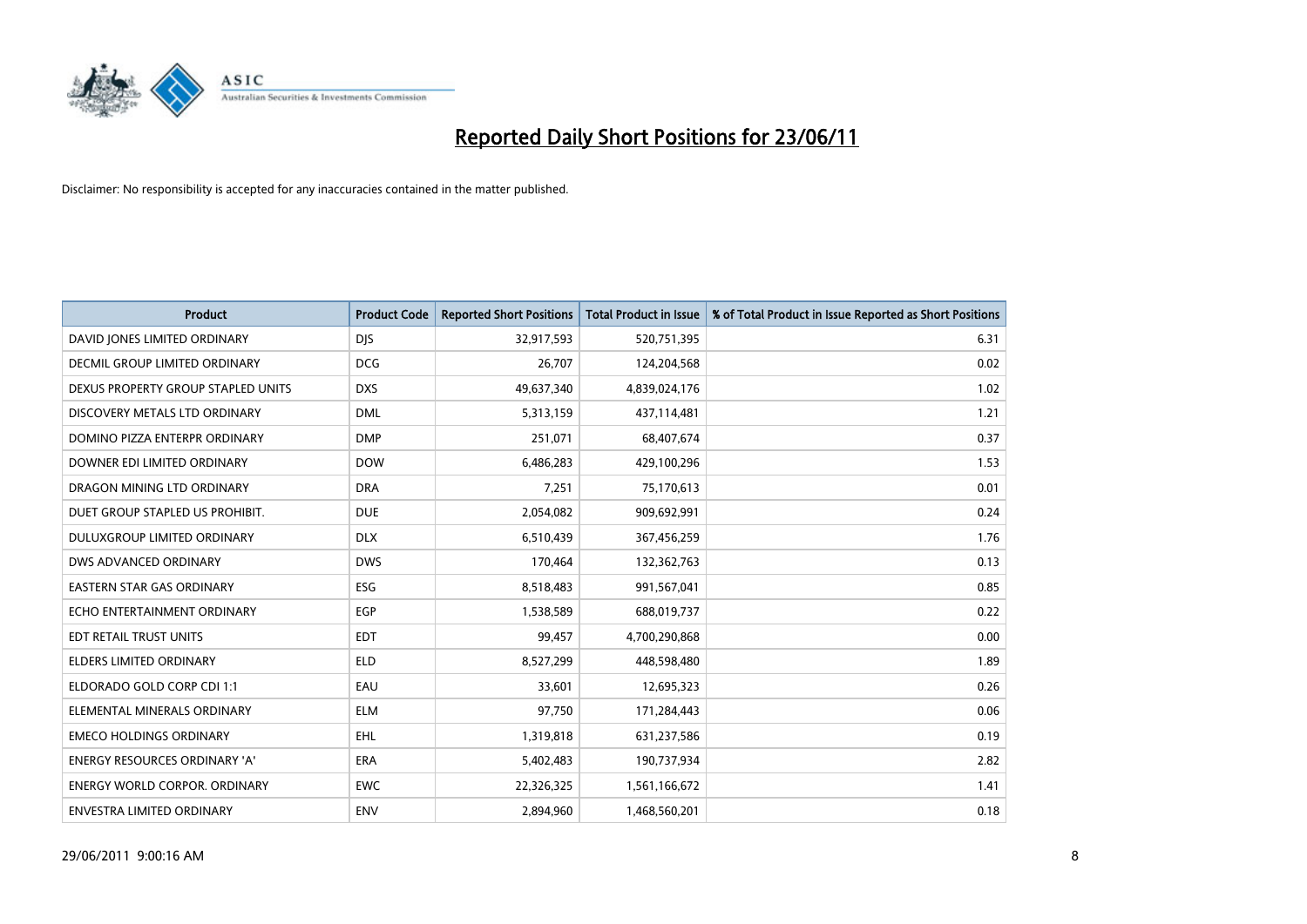

| <b>Product</b>                               | <b>Product Code</b> | <b>Reported Short Positions</b> | <b>Total Product in Issue</b> | % of Total Product in Issue Reported as Short Positions |
|----------------------------------------------|---------------------|---------------------------------|-------------------------------|---------------------------------------------------------|
| EQUINOX MINERALS LTD CHESS DEPOSITARY INT    | EQN                 | 386,802                         | 879,495,876                   | 0.04                                                    |
| EXTRACT RESOURCES ORDINARY                   | EXT                 | 874,123                         | 251,191,285                   | 0.33                                                    |
| FAIRFAX MEDIA LTD ORDINARY                   | <b>FXI</b>          | 307,342,681                     | 2,351,955,725                 | 13.05                                                   |
| FAR LTD ORDINARY                             | <b>FAR</b>          | 21,000,000                      | 1,245,351,164                 | 1.69                                                    |
| FERRAUS LIMITED ORDINARY                     | <b>FRS</b>          | 31,189                          | 249,598,565                   | 0.01                                                    |
| FISHER & PAYKEL H. ORDINARY                  | <b>FPH</b>          | 2,385,266                       | 520,473,867                   | 0.46                                                    |
| <b>FKP PROPERTY GROUP STAPLED SECURITIES</b> | <b>FKP</b>          | 20,186,647                      | 1,184,196,147                 | 1.72                                                    |
| FLEETWOOD CORP ORDINARY                      | <b>FWD</b>          | 387,675                         | 57,847,937                    | 0.67                                                    |
| FLETCHER BUILDING ORDINARY                   | <b>FBU</b>          | 6,153,932                       | 678,573,570                   | 0.91                                                    |
| FLEXIGROUP LIMITED ORDINARY                  | <b>FXL</b>          | 31,731                          | 276,292,173                   | 0.01                                                    |
| FLIGHT CENTRE ORDINARY                       | <b>FLT</b>          | 4,220,551                       | 99,946,094                    | 4.24                                                    |
| FLINDERS MINES LTD ORDINARY                  | <b>FMS</b>          | 399,365                         | 1,820,839,571                 | 0.02                                                    |
| <b>FOCUS MINERALS LTD ORDINARY</b>           | <b>FML</b>          | 6,724,999                       | 3,440,515,431                 | 0.19                                                    |
| <b>FORGE GROUP LIMITED ORDINARY</b>          | FGE                 | 35,210                          | 82,924,014                    | 0.04                                                    |
| FORTESCUE METALS GRP ORDINARY                | <b>FMG</b>          | 22,120,005                      | 3,113,348,659                 | 0.69                                                    |
| <b>FOSTER'S GROUP ORDINARY</b>               | FGL                 | 11,343,379                      | 1,940,894,542                 | 0.58                                                    |
| <b>G.U.D. HOLDINGS ORDINARY</b>              | GUD                 | 276,281                         | 69,089,611                    | 0.39                                                    |
| <b>GALAXY RESOURCES ORDINARY</b>             | <b>GXY</b>          | 571,835                         | 323,327,000                   | 0.17                                                    |
| <b>GEODYNAMICS LIMITED ORDINARY</b>          | GDY                 | 74,469                          | 336,892,832                   | 0.03                                                    |
| <b>GINDALBIE METALS LTD ORDINARY</b>         | <b>GBG</b>          | 46,560,975                      | 935,615,590                   | 4.96                                                    |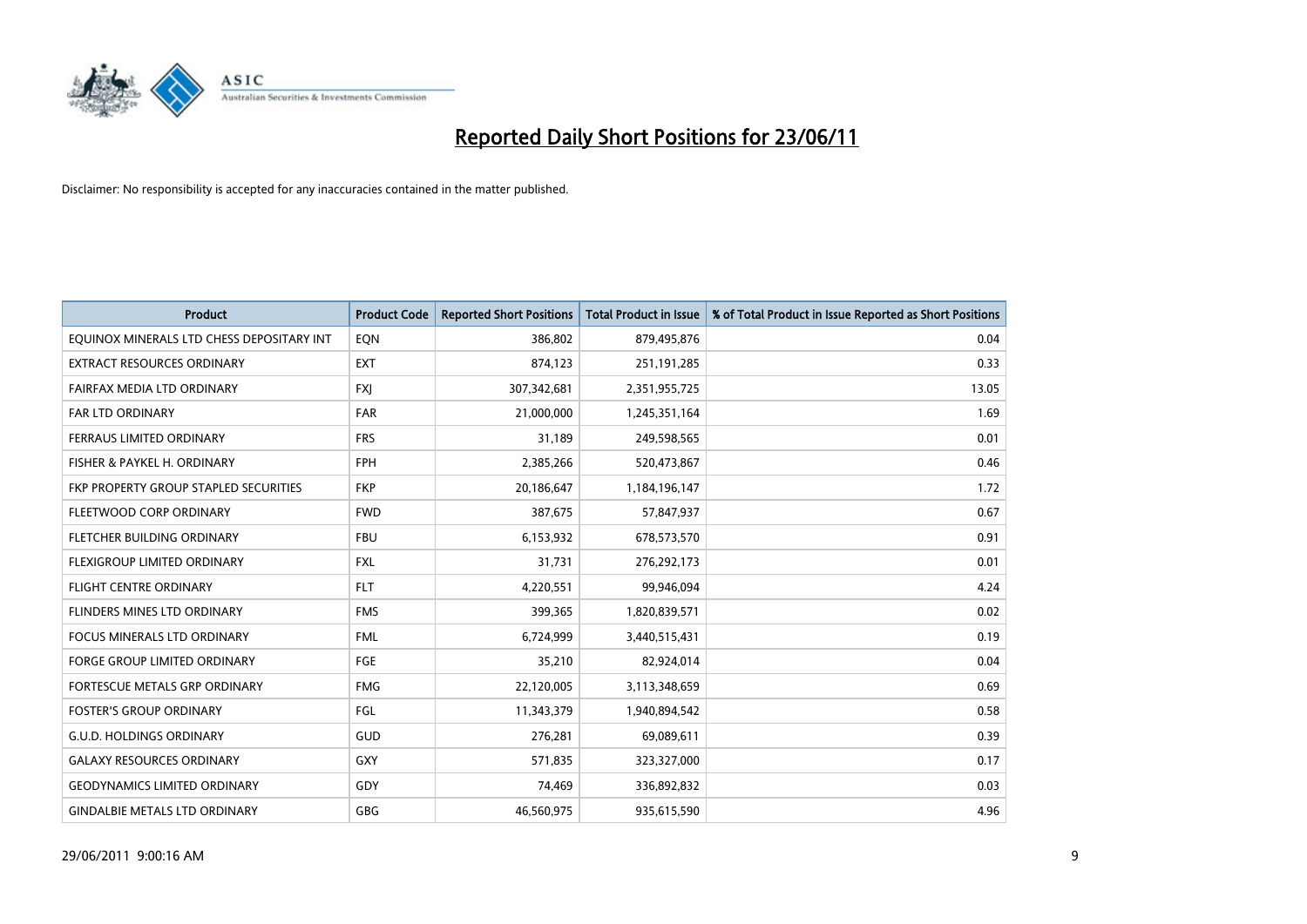

| <b>Product</b>                                   | <b>Product Code</b> | <b>Reported Short Positions</b> | <b>Total Product in Issue</b> | % of Total Product in Issue Reported as Short Positions |
|--------------------------------------------------|---------------------|---------------------------------|-------------------------------|---------------------------------------------------------|
| <b>GLOUCESTER COAL ORDINARY</b>                  | GCL                 | 461,587                         | 165,982,891                   | 0.27                                                    |
| <b>GOLD ONE INT LTD ORDINARY</b>                 | GDO                 | 500,000                         | 808,716,731                   | 0.06                                                    |
| <b>GOLD ROAD RES LTD ORDINARY</b>                | GOR                 | 808,196                         | 298,904,971                   | 0.27                                                    |
| <b>GOODMAN FIELDER. ORDINARY</b>                 | <b>GFF</b>          | 29,896,785                      | 1,380,386,438                 | 2.18                                                    |
| <b>GOODMAN GROUP STAPLED US PROHIBIT.</b>        | <b>GMG</b>          | 21,974,193                      | 7,394,607,411                 | 0.29                                                    |
| <b>GPT GROUP STAPLED SEC.</b>                    | GPT                 | 8,838,932                       | 1,855,529,431                 | 0.46                                                    |
| <b>GRAINCORP LIMITED A CLASS ORDINARY</b>        | <b>GNC</b>          | 552,907                         | 198,318,900                   | 0.28                                                    |
| <b>GRANGE RESOURCES. ORDINARY</b>                | GRR                 | 102,720                         | 1,153,181,487                 | 0.00                                                    |
| <b>GREENLAND MIN EN LTD ORDINARY</b>             | GGG                 | 1,347,334                       | 374,793,716                   | 0.35                                                    |
| <b>GROWTHPOINT PROPERTY ORD/UNIT STAPLED SEC</b> | GOZ                 | 18,104                          | 212,777,873                   | 0.01                                                    |
| <b>GRYPHON MINERALS LTD ORDINARY</b>             | GRY                 | 5,039,388                       | 299,922,058                   | 1.68                                                    |
| <b>GUILDFORD COAL LTD ORDINARY</b>               | <b>GUF</b>          | 848,029                         | 213,532,609                   | 0.40                                                    |
| GUINNESS PEAT GROUP. CHESS DEPOSITARY INT        | <b>GPG</b>          | 1,248,745                       | 296,096,600                   | 0.42                                                    |
| <b>GUIARAT NRE COAL LTD ORDINARY</b>             | <b>GNM</b>          | 34,123                          | 990,955,858                   | 0.00                                                    |
| <b>GUNNS LIMITED ORDINARY</b>                    | <b>GNS</b>          | 55,770,764                      | 848,401,559                   | 6.57                                                    |
| <b>GWA GROUP LTD ORDINARY</b>                    | <b>GWA</b>          | 7,173,265                       | 301,525,014                   | 2.37                                                    |
| <b>HARVEY NORMAN ORDINARY</b>                    | <b>HVN</b>          | 38,733,625                      | 1,062,316,784                 | 3.65                                                    |
| HASTIE GROUP LIMITED ORDINARY                    | <b>HST</b>          | 1,230,019                       | 275,748,631                   | 0.44                                                    |
| HASTINGS DIVERSIFIED STAPLED SECURITY            | <b>HDF</b>          | 1,145,382                       | 529,187,294                   | 0.21                                                    |
| <b>HENDERSON GROUP CDI 1:1</b>                   | <b>HGG</b>          | 4,616,861                       | 596,893,247                   | 0.76                                                    |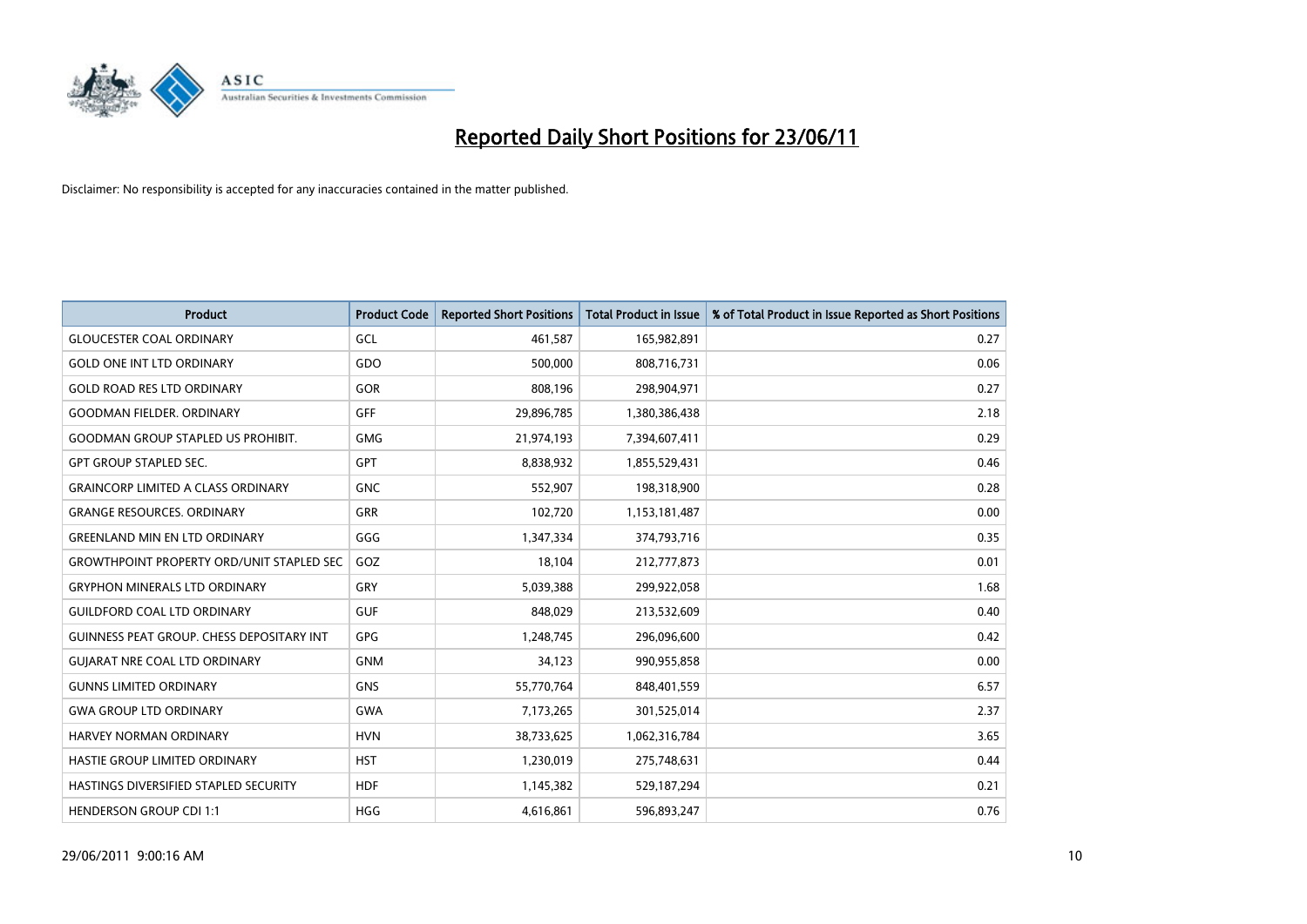

| <b>Product</b>                      | <b>Product Code</b> | <b>Reported Short Positions</b> | <b>Total Product in Issue</b> | % of Total Product in Issue Reported as Short Positions |
|-------------------------------------|---------------------|---------------------------------|-------------------------------|---------------------------------------------------------|
| HFA HOLDINGS LIMITED ORDINARY       | <b>HFA</b>          | 469,551                         | 117,332,831                   | 0.39                                                    |
| HIGHLANDS PACIFIC ORDINARY          | <b>HIG</b>          | 189,021                         | 686,082,148                   | 0.02                                                    |
| HILLGROVE RES LTD ORDINARY          | <b>HGO</b>          | 1,729,759                       | 793,698,575                   | 0.22                                                    |
| HILLS HOLDINGS LTD ORDINARY         | <b>HIL</b>          | 3,549,691                       | 249,139,016                   | 1.43                                                    |
| HORIZON OIL LIMITED ORDINARY        | <b>HZN</b>          | 6,218,900                       | 1,130,811,515                 | 0.55                                                    |
| HUNNU COAL LIMITED ORDINARY         | <b>HUN</b>          | 255,031                         | 212,565,002                   | 0.12                                                    |
| <b>ICON ENERGY LIMITED ORDINARY</b> | <b>ICN</b>          | 69,680                          | 469,301,394                   | 0.01                                                    |
| <b>IINET LIMITED ORDINARY</b>       | <b>IIN</b>          | 1,130,118                       | 152,160,119                   | 0.74                                                    |
| <b>ILUKA RESOURCES ORDINARY</b>     | <b>ILU</b>          | 2,489,752                       | 418,700,517                   | 0.60                                                    |
| <b>IMDEX LIMITED ORDINARY</b>       | <b>IMD</b>          | 40,170                          | 199,414,165                   | 0.01                                                    |
| IMF (AUSTRALIA) LTD ORDINARY        | <b>IMF</b>          | 5,065                           | 123,828,193                   | 0.00                                                    |
| <b>IMX RESOURCES LTD ORDINARY</b>   | <b>IXR</b>          | 5                               | 262,612,803                   | 0.00                                                    |
| <b>INCITEC PIVOT ORDINARY</b>       | <b>IPL</b>          | 4,205,984                       | 1,628,730,107                 | 0.25                                                    |
| <b>INDEPENDENCE GROUP ORDINARY</b>  | <b>IGO</b>          | 823,675                         | 202,569,635                   | 0.41                                                    |
| <b>INDO MINES LIMITED ORDINARY</b>  | <b>IDO</b>          | 874,841                         | 229,809,304                   | 0.38                                                    |
| INDOPHIL RESOURCES ORDINARY         | <b>IRN</b>          | 5,377,179                       | 895,875,340                   | 0.60                                                    |
| INDUSTREA LIMITED ORDINARY          | IDL                 | 755,422                         | 364,524,797                   | 0.20                                                    |
| INFIGEN ENERGY STAPLED SECURITIES   | <b>IFN</b>          | 4,083,671                       | 762,265,972                   | 0.55                                                    |
| <b>INSURANCE AUSTRALIA ORDINARY</b> | <b>IAG</b>          | 5,209,957                       | 2,079,034,021                 | 0.25                                                    |
| INT GOLDFIELDS LTD ORDINARY         | IGS                 | 12,197,682                      | 571,520,386                   | 2.13                                                    |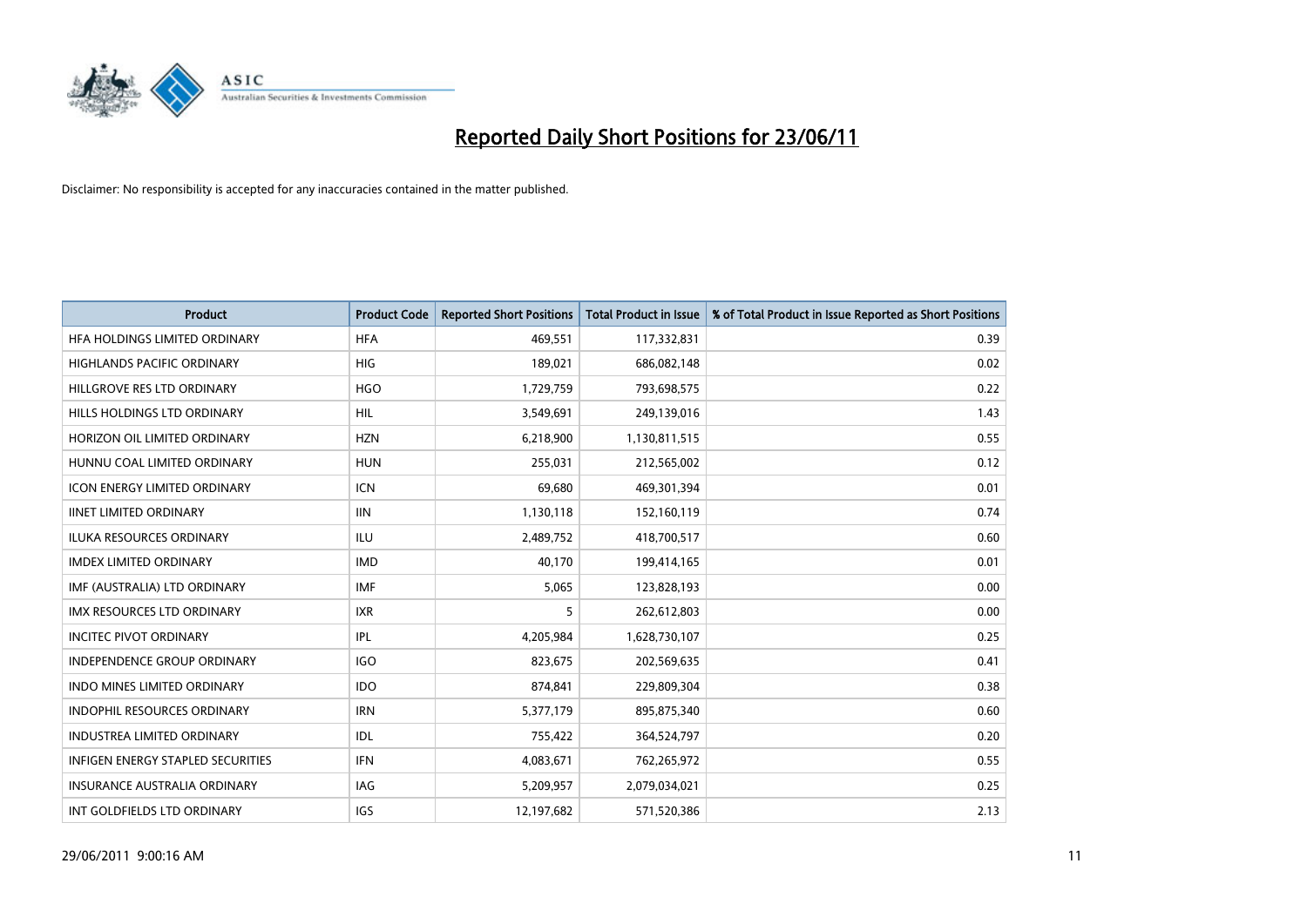

| <b>Product</b>                                  | <b>Product Code</b> | <b>Reported Short Positions</b> | <b>Total Product in Issue</b> | % of Total Product in Issue Reported as Short Positions |
|-------------------------------------------------|---------------------|---------------------------------|-------------------------------|---------------------------------------------------------|
| INTEGRA MINING LTD, ORDINARY                    | <b>IGR</b>          | 4,092,787                       | 841,525,727                   | 0.49                                                    |
| <b>INTREPID MINES ORDINARY</b>                  | IAU                 | 2,902,067                       | 520,626,235                   | 0.55                                                    |
| <b>INVESTA OFFICE FUND STAPLED SECURITIES</b>   | <b>IOF</b>          | 10,433,912                      | 2,729,071,212                 | 0.37                                                    |
| <b>INVOCARE LIMITED ORDINARY</b>                | <b>IVC</b>          | 1,220,448                       | 107,912,897                   | 1.12                                                    |
| ION LIMITED ORDINARY                            | <b>ION</b>          | 164,453                         | 256,365,105                   | 0.06                                                    |
| <b>IOOF HOLDINGS LTD ORDINARY</b>               | IFL                 | 693,293                         | 229,794,395                   | 0.30                                                    |
| <b>IRESS MARKET TECH. ORDINARY</b>              | <b>IRE</b>          | 2,286,881                       | 126,018,142                   | 1.81                                                    |
| <b>IRON ORE HOLDINGS ORDINARY</b>               | <b>IOH</b>          | 28,547                          | 166,087,005                   | 0.02                                                    |
| ISHARES FTSE CHINA25 CDI 1:1                    | IZZ                 | 6,971                           | 128,250,000                   | 0.01                                                    |
| ISHARES GLB TELECOMS CDI 1:1                    | <b>IXP</b>          | 11,429                          | 4,450,000                     | 0.26                                                    |
| ISHARES GLOBAL 100 CDI 1:1                      | 100                 | 26,239                          | 10,600,000                    | 0.25                                                    |
| ISHARES MSCI AUS 200 ISHARES MSCI AUS 200       | <b>IOZ</b>          | 10,280                          | 1,950,015                     | 0.53                                                    |
| ISHARES S&P HIGH DIV ISHARES S&P HIGH DIV       | <b>IHD</b>          | 5,208                           | 2,200,055                     | 0.24                                                    |
| ISHARES SMALL ORDS ISHARES SMALL ORDS           | <b>ISO</b>          | 183,425                         | 3,900,000                     | 4.70                                                    |
| <b>ISOFT GROUP LIMITED ORDINARY</b>             | <b>ISF</b>          | 5,472,908                       | 1,070,915,673                 | 0.51                                                    |
| IVANHOE AUSTRALIA ORDINARY                      | <b>IVA</b>          | 293,352                         | 418,709,553                   | 0.06                                                    |
| <b>JAMES HARDIE INDUST CHESS DEPOSITARY INT</b> | <b>IHX</b>          | 18,410,810                      | 437,311,611                   | 4.21                                                    |
| <b>JB HI-FI LIMITED ORDINARY</b>                | JBH                 | 13,869,491                      | 98,530,763                    | 14.06                                                   |
| <b>IUPITER MINES ORDINARY</b>                   | <b>IMS</b>          | 390,763                         | 1,560,335,037                 | 0.02                                                    |
| <b>KAGARA LTD ORDINARY</b>                      | KZL                 | 10,299,945                      | 708,583,836                   | 1.45                                                    |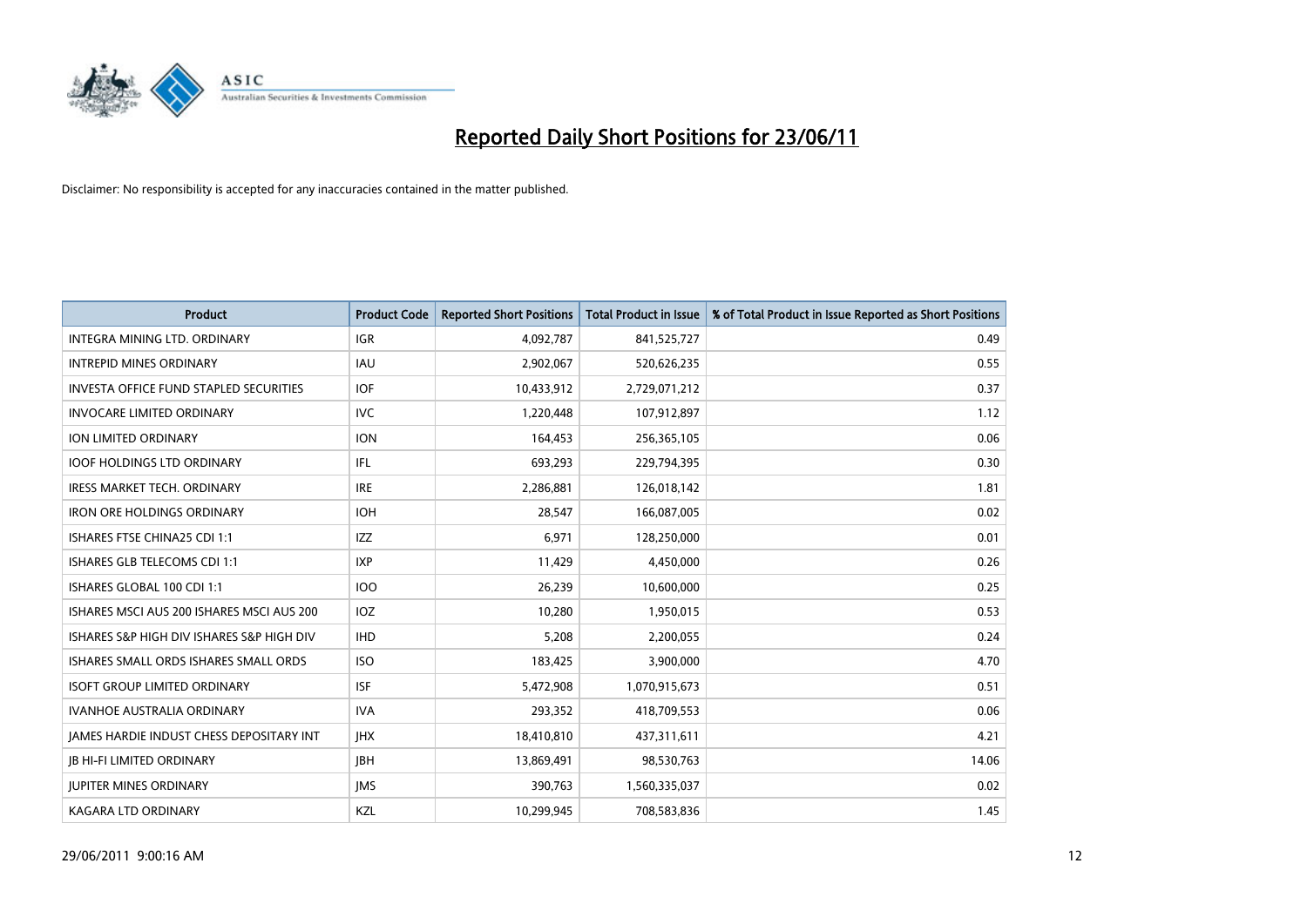

| <b>Product</b>                        | <b>Product Code</b> | <b>Reported Short Positions</b> | <b>Total Product in Issue</b> | % of Total Product in Issue Reported as Short Positions |
|---------------------------------------|---------------------|---------------------------------|-------------------------------|---------------------------------------------------------|
| KANGAROO RES LTD ORDINARY             | <b>KRL</b>          | 600,000                         | 3,434,430,012                 | 0.02                                                    |
| KAROON GAS AUSTRALIA ORDINARY         | <b>KAR</b>          | 1,173,929                       | 221,420,769                   | 0.52                                                    |
| KASBAH RESOURCES ORDINARY             | <b>KAS</b>          | 107,007                         | 364,262,596                   | 0.03                                                    |
| KATHMANDU HOLD LTD ORDINARY           | <b>KMD</b>          | 557,858                         | 200,000,000                   | 0.27                                                    |
| <b>KENTOR GOLD LIMITED ORDINARY</b>   | KGL                 | 5,000                           | 1,062,092,950                 | 0.00                                                    |
| KIMBERLEY METALS LTD ORDINARY         | <b>KBL</b>          | 1,820                           | 161,976,319                   | 0.00                                                    |
| KINGSGATE CONSOLID. ORDINARY          | <b>KCN</b>          | 3,242,581                       | 135,274,830                   | 2.38                                                    |
| KINGSROSE MINING LTD ORDINARY         | <b>KRM</b>          | 1,161,531                       | 264,223,455                   | 0.43                                                    |
| LEIGHTON HOLDINGS ORDINARY            | LEI                 | 5,627,675                       | 336,515,596                   | 1.65                                                    |
| LEND LEASE GROUP UNIT/ORD STAPLED     | <b>LLC</b>          | 3,062,835                       | 570,915,669                   | 0.53                                                    |
| LINC ENERGY LTD ORDINARY              | <b>LNC</b>          | 5,646,317                       | 503,418,900                   | 1.12                                                    |
| LIQUEFIED NATURAL ORDINARY            | <b>LNG</b>          | 335,739                         | 214,449,015                   | 0.16                                                    |
| LYNAS CORPORATION ORDINARY            | <b>LYC</b>          | 45,186,228                      | 1,713,546,913                 | 2.66                                                    |
| <b>M2 TELECOMMUNICATION ORDINARY</b>  | <b>MTU</b>          | 61,828                          | 123,616,285                   | 0.05                                                    |
| <b>MACA LIMITED ORDINARY</b>          | <b>MLD</b>          | 32,339                          | 150,000,000                   | 0.02                                                    |
| MACARTHUR COAL ORDINARY               | <b>MCC</b>          | 4,941,750                       | 302,092,343                   | 1.65                                                    |
| MACMAHON HOLDINGS ORDINARY            | MAH                 | 6,437,993                       | 733,711,705                   | 0.87                                                    |
| MACO ATLAS ROADS GRP ORDINARY STAPLED | <b>MOA</b>          | 6,087,342                       | 452,345,907                   | 1.35                                                    |
| MACQUARIE GROUP LTD ORDINARY          | MQG                 | 5,562,833                       | 346,857,552                   | 1.57                                                    |
| MAGMA METALS LTD. ORDINARY            | <b>MMW</b>          | 500                             | 267,040,923                   | 0.00                                                    |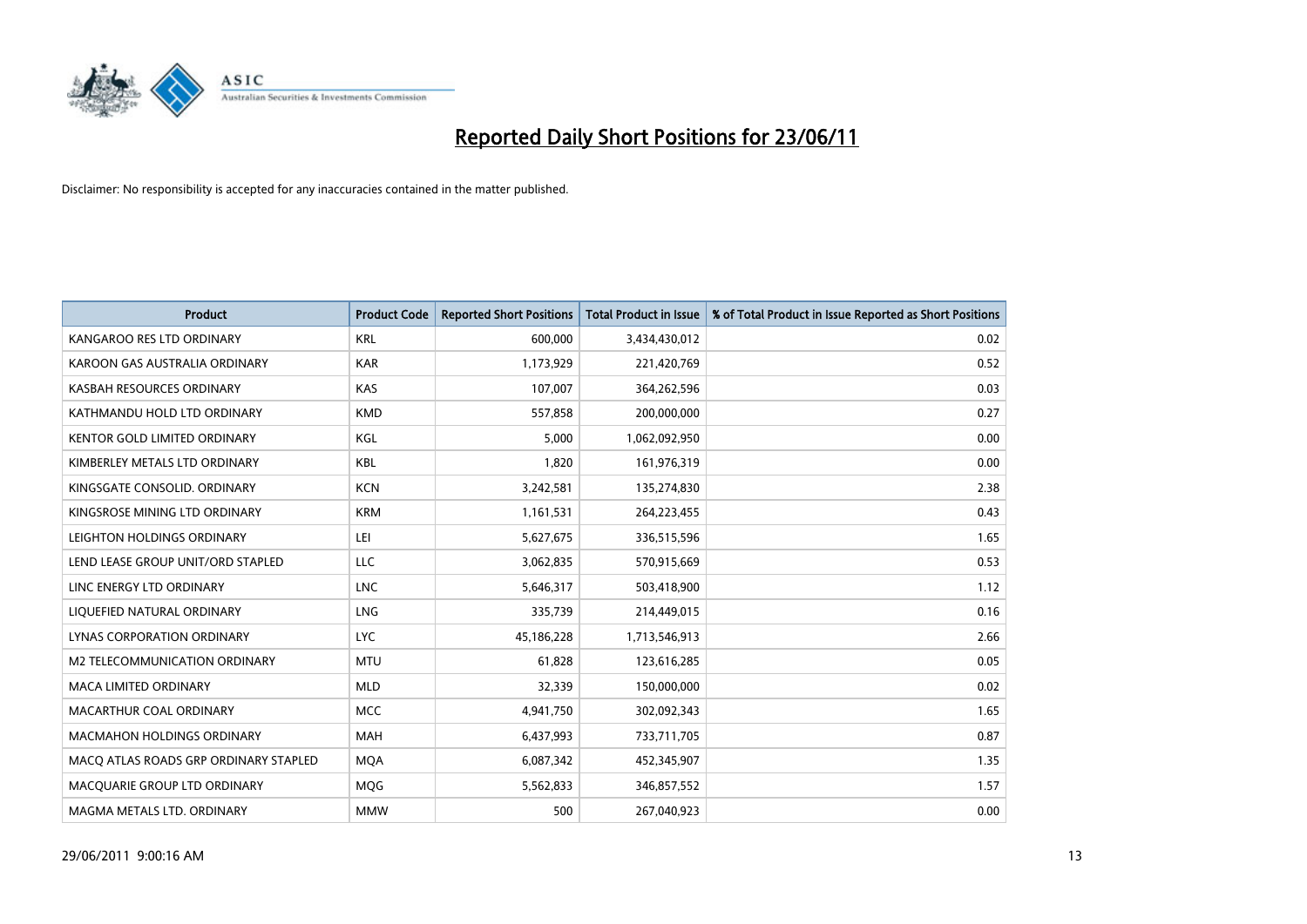

| <b>Product</b>                       | <b>Product Code</b> | <b>Reported Short Positions</b> | <b>Total Product in Issue</b> | % of Total Product in Issue Reported as Short Positions |
|--------------------------------------|---------------------|---------------------------------|-------------------------------|---------------------------------------------------------|
| MAP GROUP STAPLED US PROHIBIT.       | <b>MAP</b>          | 10,923,980                      | 1,861,210,782                 | 0.58                                                    |
| MARENGO MINING ORDINARY              | <b>MGO</b>          | 228,317                         | 995,068,613                   | 0.02                                                    |
| <b>MATRIX C &amp; E LTD ORDINARY</b> | <b>MCE</b>          | 39,394                          | 77,081,507                    | 0.05                                                    |
| MCMILLAN SHAKESPEARE ORDINARY        | <b>MMS</b>          | 2.161                           | 68,081,810                    | 0.00                                                    |
| MCPHERSON'S LTD ORDINARY             | <b>MCP</b>          | 232,914                         | 72,401,758                    | 0.32                                                    |
| MEDUSA MINING LTD ORDINARY           | <b>MML</b>          | 1,109,261                       | 188,233,911                   | 0.58                                                    |
| MELBOURNE IT LIMITED ORDINARY        | <b>MLB</b>          | 40.055                          | 80,662,621                    | 0.05                                                    |
| MEO AUSTRALIA LTD ORDINARY           | <b>MEO</b>          | 4,475,030                       | 539,913,260                   | 0.82                                                    |
| <b>MERMAID MARINE ORDINARY</b>       | <b>MRM</b>          | 2,066,395                       | 215,376,756                   | 0.97                                                    |
| MESBON CHINA NYLON ORDINARY          | <b>MES</b>          | 190,323                         | 135,194,554                   | 0.14                                                    |
| MESOBLAST LIMITED ORDINARY           | <b>MSB</b>          | 1,489,242                       | 279,733,562                   | 0.53                                                    |
| METALS X LIMITED ORDINARY            | <b>MLX</b>          | 529,124                         | 1,365,661,782                 | 0.04                                                    |
| METCASH LIMITED ORDINARY             | <b>MTS</b>          | 30,805,038                      | 768,853,924                   | 4.00                                                    |
| METGASCO LIMITED ORDINARY            | <b>MEL</b>          | 164,936                         | 252,710,972                   | 0.07                                                    |
| METMINCO LIMITED ORDINARY            | <b>MNC</b>          | 1,399,022                       | 1,462,616,146                 | 0.09                                                    |
| MHM METALS LIMITED ORDINARY          | <b>MHM</b>          | 84,585                          | 101,540,410                   | 0.09                                                    |
| MICLYN EXP OFFSHR ORDINARY           | <b>MIO</b>          | 378,797                         | 274,618,684                   | 0.13                                                    |
| MINARA RESOURCES ORDINARY            | <b>MRE</b>          | 9,039,958                       | 1,169,424,487                 | 0.76                                                    |
| MINCOR RESOURCES NL ORDINARY         | <b>MCR</b>          | 1,350,839                       | 200,608,804                   | 0.67                                                    |
| MINEMAKERS LIMITED ORDINARY          | <b>MAK</b>          | 44,227                          | 227,003,950                   | 0.02                                                    |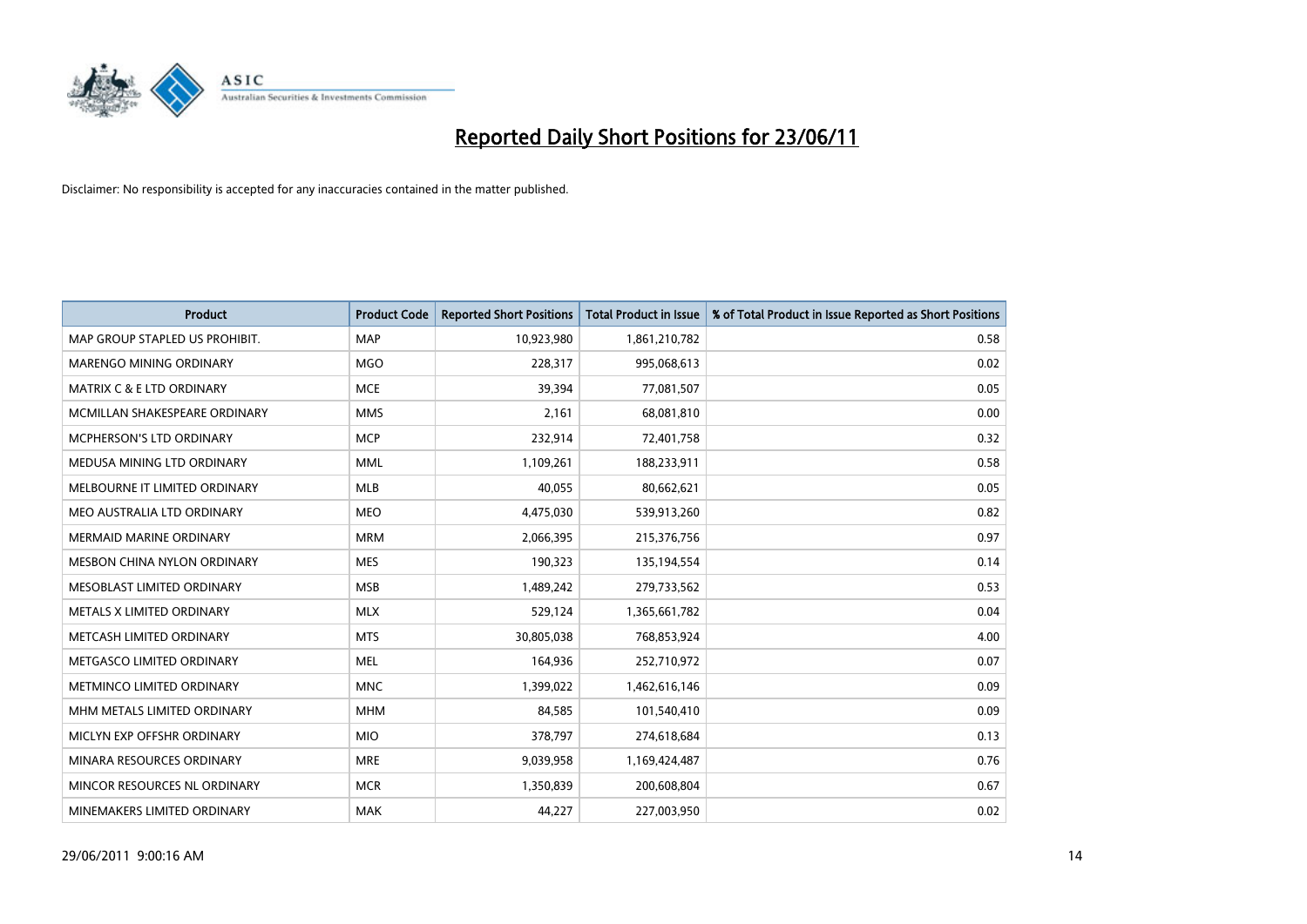

| <b>Product</b>                    | <b>Product Code</b> | <b>Reported Short Positions</b> | <b>Total Product in Issue</b> | % of Total Product in Issue Reported as Short Positions |
|-----------------------------------|---------------------|---------------------------------|-------------------------------|---------------------------------------------------------|
| MINERAL DEPOSITS ORDINARY         | <b>MDL</b>          | 166,737                         | 60,768,582                    | 0.27                                                    |
| MINERAL RESOURCES, ORDINARY       | <b>MIN</b>          | 1,079,068                       | 169,168,017                   | 0.63                                                    |
| MIRABELA NICKEL LTD ORDINARY      | <b>MBN</b>          | 10,842,700                      | 491,561,237                   | 2.20                                                    |
| MIRVAC GROUP STAPLED SECURITIES   | <b>MGR</b>          | 26,377,020                      | 3,416,924,188                 | 0.76                                                    |
| MISSION NEWENERGY ORDINARY        | <b>MBT</b>          | 1,700                           | 8,512,179                     | 0.02                                                    |
| MOLOPO ENERGY LTD ORDINARY        | <b>MPO</b>          | 1,460,909                       | 250,852,322                   | 0.57                                                    |
| MOLY MINES LIMITED ORDINARY       | MOL                 | 48,000                          | 384,893,989                   | 0.01                                                    |
| MONADELPHOUS GROUP ORDINARY       | <b>MND</b>          | 509,255                         | 87,576,827                    | 0.59                                                    |
| MORTGAGE CHOICE LTD ORDINARY      | MOC                 | 23,932                          | 119,948,255                   | 0.02                                                    |
| <b>MOUNT GIBSON IRON ORDINARY</b> | <b>MGX</b>          | 4,398,819                       | 1,082,570,693                 | 0.40                                                    |
| MSF SUGAR LIMITED ORDINARY        | <b>MSF</b>          | 19,208                          | 69,165,378                    | 0.03                                                    |
| MULTIPLEX SITES SITES             | <b>MXUPA</b>        | 141                             | 4,500,000                     | 0.00                                                    |
| MURCHISON METALS LTD ORDINARY     | <b>MMX</b>          | 13,756,163                      | 435,884,268                   | 3.14                                                    |
| MYER HOLDINGS LTD ORDINARY        | <b>MYR</b>          | 17,831,694                      | 582,947,884                   | 3.06                                                    |
| NANOSONICS LIMITED ORDINARY       | <b>NAN</b>          | 3,140                           | 230,490,585                   | 0.00                                                    |
| NATIONAL AUST. BANK ORDINARY      | <b>NAB</b>          | 11,755,310                      | 2,169,819,076                 | 0.53                                                    |
| NAVIGATOR RESOURCES ORDINARY      | <b>NAV</b>          | 500                             | 465,790,327                   | 0.00                                                    |
| NAVITAS LIMITED ORDINARY          | <b>NVT</b>          | 2,571,207                       | 375,230,115                   | 0.70                                                    |
| NEPTUNE MARINE ORDINARY           | <b>NMS</b>          | 772,998                         | 1,747,612,299                 | 0.04                                                    |
| NEW HOPE CORPORATION ORDINARY     | <b>NHC</b>          | 607,434                         | 830,230,549                   | 0.07                                                    |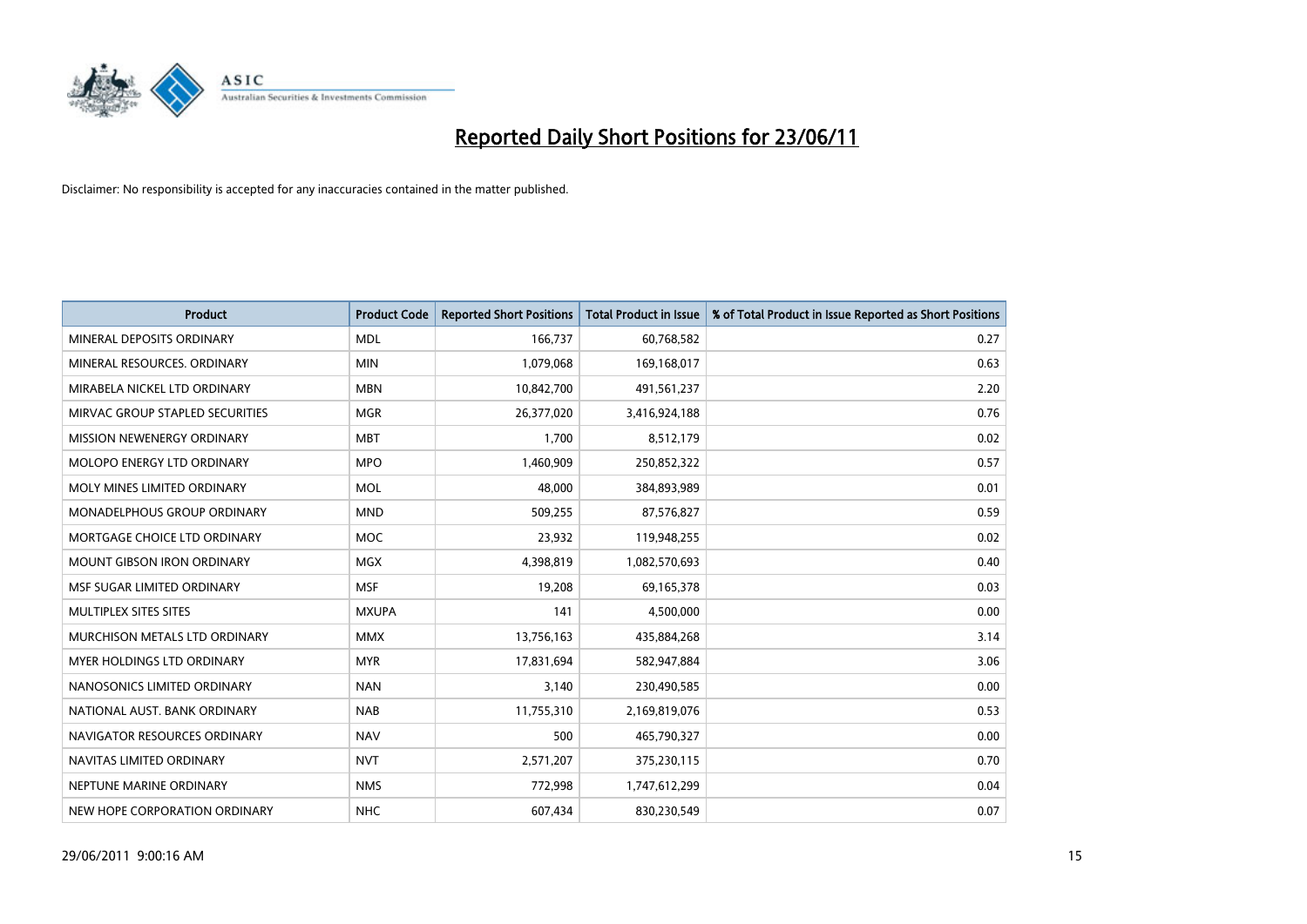

| <b>Product</b>                        | <b>Product Code</b> | <b>Reported Short Positions</b> | <b>Total Product in Issue</b> | % of Total Product in Issue Reported as Short Positions |
|---------------------------------------|---------------------|---------------------------------|-------------------------------|---------------------------------------------------------|
| NEWCREST MINING ORDINARY              | <b>NCM</b>          | 2,944,033                       | 765,407,334                   | 0.37                                                    |
| NEWS CORP A NON-VOTING CDI            | <b>NWSLV</b>        | 954,860                         | 1,829,817,184                 | 0.05                                                    |
| NEWS CORP B VOTING CDI                | <b>NWS</b>          | 2,331,253                       | 798,520,953                   | 0.28                                                    |
| NEXUS ENERGY LIMITED ORDINARY         | <b>NXS</b>          | 19,339,156                      | 1,326,337,066                 | 1.46                                                    |
| NICK SCALI LIMITED ORDINARY           | <b>NCK</b>          | 35,846                          | 81,000,000                    | 0.04                                                    |
| NIDO PETROLEUM ORDINARY               | <b>NDO</b>          | 1,006,784                       | 1,389,163,151                 | 0.07                                                    |
| NKWE PLATINUM 10C US COMMON           | <b>NKP</b>          | 147,978                         | 559,651,184                   | 0.03                                                    |
| NOBLE MINERAL RES ORDINARY            | <b>NMG</b>          | 3,357,246                       | 391,336,828                   | 0.86                                                    |
| NORTHERN CREST ORDINARY               | <b>NOC</b>          | 24,345                          | 133,484,723                   | 0.02                                                    |
| NORTHERN IRON LTD ORDINARY            | <b>NFE</b>          | 938,047                         | 336,084,863                   | 0.27                                                    |
| NRW HOLDINGS LIMITED ORDINARY         | <b>NWH</b>          | 2,927,552                       | 278,888,011                   | 1.06                                                    |
| NUCOAL RESOURCES NL ORDINARY          | <b>NCR</b>          | 189,748                         | 437,193,340                   | 0.04                                                    |
| NUFARM LIMITED ORDINARY               | <b>NUF</b>          | 5,803,608                       | 261,833,005                   | 2.20                                                    |
| OAKTON LIMITED ORDINARY               | <b>OKN</b>          | 137,779                         | 93,800,235                    | 0.14                                                    |
| OCEANAGOLD CORP. CHESS DEPOSITARY INT | <b>OGC</b>          | 1,092,607                       | 262,550,386                   | 0.41                                                    |
| OIL SEARCH LTD ORDINARY               | OSH                 | 10,864,941                      | 1,320,648,378                 | 0.81                                                    |
| OM HOLDINGS LIMITED ORDINARY          | <b>OMH</b>          | 8,469,197                       | 504,105,150                   | 1.69                                                    |
| ONESTEEL LIMITED ORDINARY             | OST                 | 22,617,470                      | 1,338,106,652                 | 1.66                                                    |
| ORICA LIMITED ORDINARY                | ORI                 | 2,866,453                       | 363,223,767                   | 0.76                                                    |
| ORIGIN ENERGY ORDINARY                | <b>ORG</b>          | 2,205,736                       | 1,064,507,259                 | 0.20                                                    |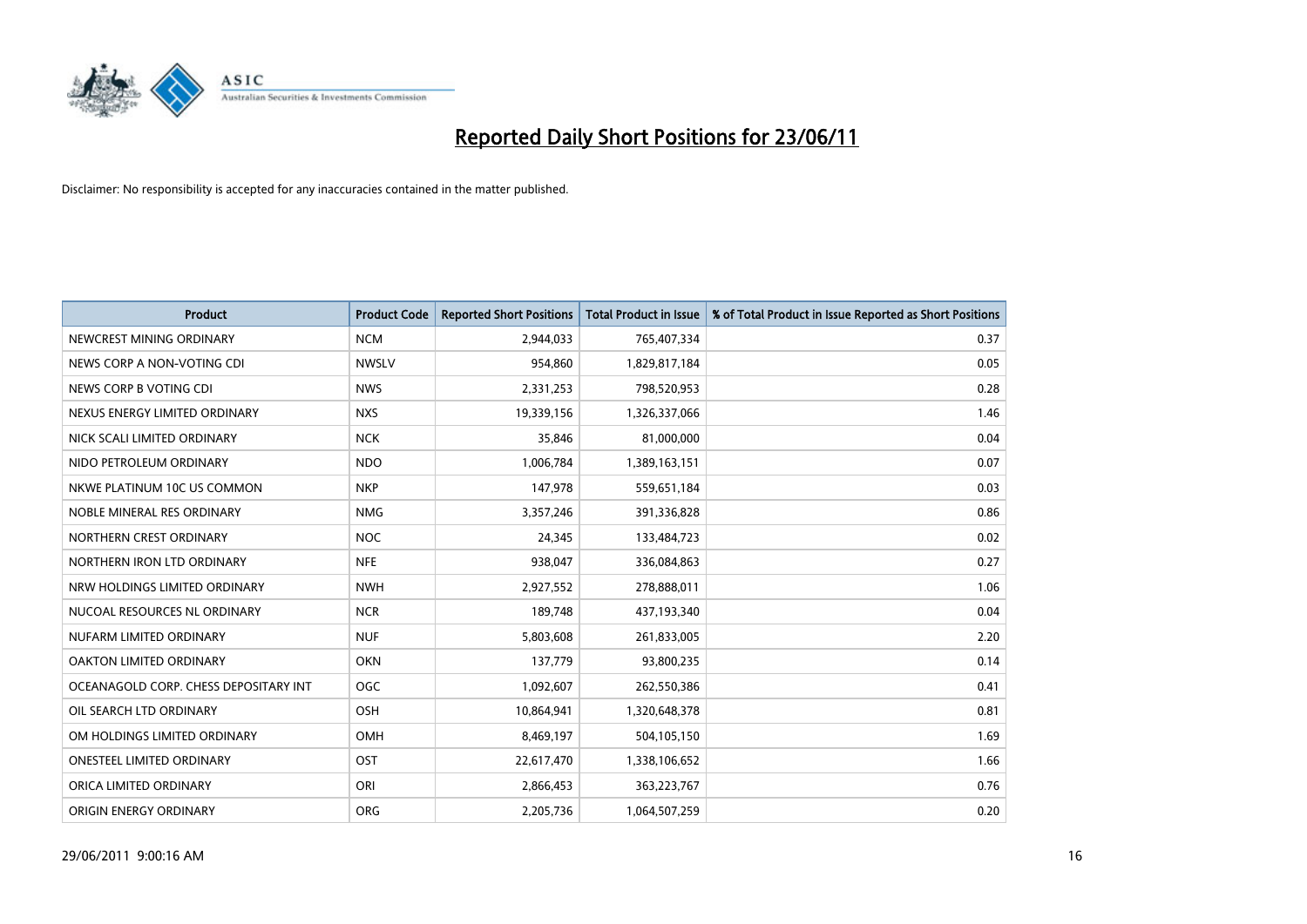

| <b>Product</b>               | <b>Product Code</b> | <b>Reported Short Positions</b> | <b>Total Product in Issue</b> | % of Total Product in Issue Reported as Short Positions |
|------------------------------|---------------------|---------------------------------|-------------------------------|---------------------------------------------------------|
| OROCOBRE LIMITED ORDINARY    | <b>ORE</b>          | 88,813                          | 102,813,894                   | 0.08                                                    |
| OROTONGROUP LIMITED ORDINARY | <b>ORL</b>          | 5,934                           | 40,880,902                    | 0.01                                                    |
| OZ MINERALS ORDINARY         | OZL                 | 2,007,580                       | 323,877,514                   | 0.62                                                    |
| PACIFIC BRANDS ORDINARY      | <b>PBG</b>          | 5,806,915                       | 931,386,248                   | 0.63                                                    |
| PALADIN ENERGY LTD ORDINARY  | <b>PDN</b>          | 12,198,599                      | 777,698,217                   | 1.57                                                    |
| PANAUST LIMITED ORDINARY     | <b>PNA</b>          | 2,479,136                       | 593,651,483                   | 0.43                                                    |
| PANORAMIC RESOURCES ORDINARY | <b>PAN</b>          | 1,332,205                       | 207,050,710                   | 0.64                                                    |
| PAPERLINX LIMITED ORDINARY   | <b>PPX</b>          | 4,309,178                       | 603,580,761                   | 0.72                                                    |
| PAPILLON RES LTD ORDINARY    | PIR                 | 829,305                         | 202,916,972                   | 0.41                                                    |
| PEET LIMITED ORDINARY        | <b>PPC</b>          | 95,988                          | 303,854,244                   | 0.03                                                    |
| PERILYA LIMITED ORDINARY     | PEM                 | 557,434                         | 526,075,563                   | 0.12                                                    |
| PERPETUAL LIMITED ORDINARY   | PPT                 | 2,548,605                       | 44,669,352                    | 5.70                                                    |
| PERSEUS MINING LTD ORDINARY  | PRU                 | 5,394,646                       | 425,017,088                   | 1.27                                                    |
| PHARMAXIS LTD ORDINARY       | <b>PXS</b>          | 1,949,453                       | 228,290,309                   | 0.85                                                    |
| PLATINUM ASSET ORDINARY      | <b>PTM</b>          | 8,702,668                       | 561,347,878                   | 1.56                                                    |
| PLATINUM AUSTRALIA ORDINARY  | <b>PLA</b>          | 4,821,847                       | 392,430,039                   | 1.22                                                    |
| PLUTON RESOURCES ORDINARY    | PLV                 | 161,146                         | 187,026,448                   | 0.08                                                    |
| <b>PMP LIMITED ORDINARY</b>  | <b>PMP</b>          | 18,164                          | 330,019,067                   | 0.00                                                    |
| PRANA BIOTECHNOLOGY ORDINARY | <b>PBT</b>          | 767,750                         | 269,292,203                   | 0.29                                                    |
| PREMIER INVESTMENTS ORDINARY | <b>PMV</b>          | 630,141                         | 155,062,831                   | 0.40                                                    |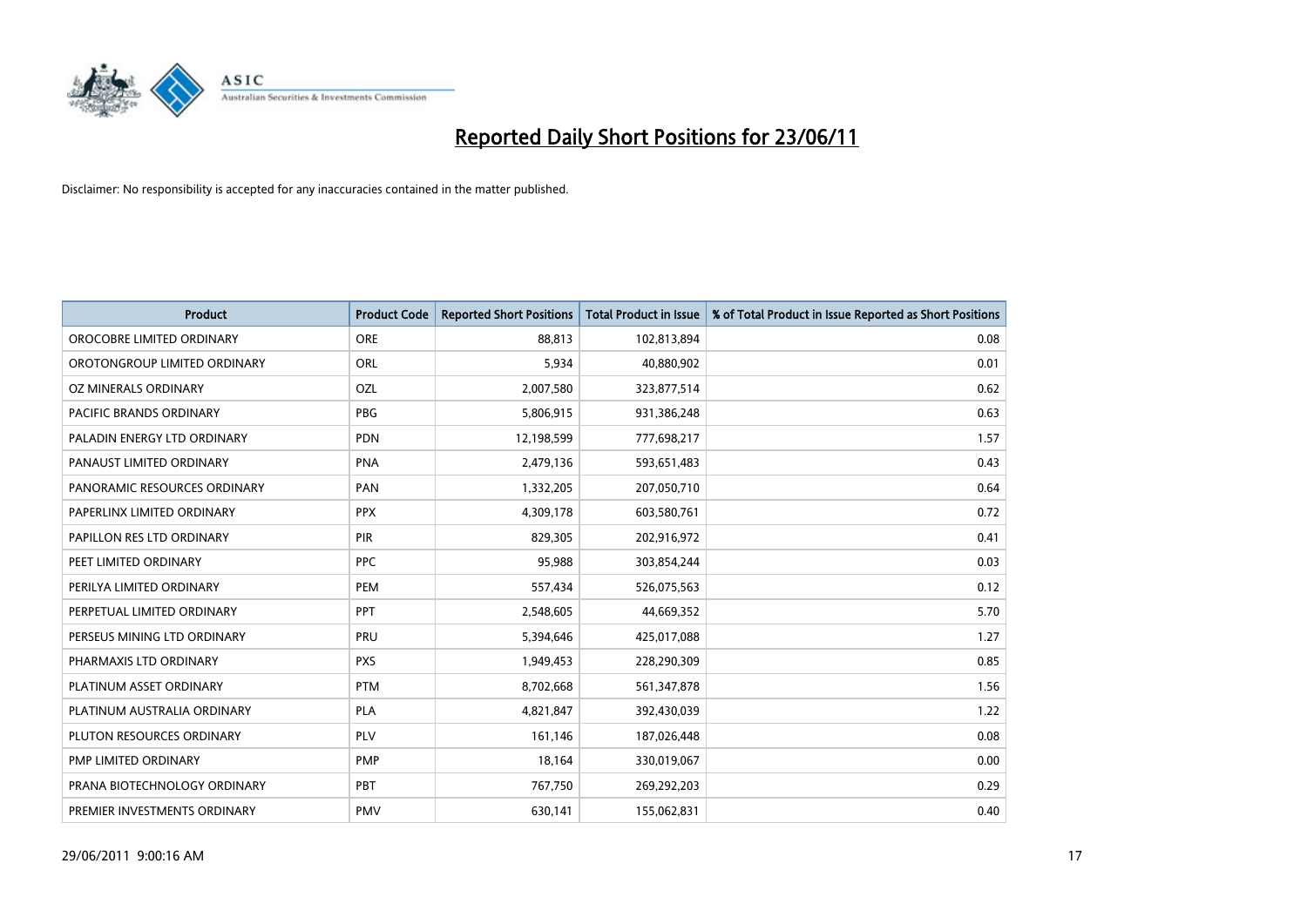

| <b>Product</b>                       | <b>Product Code</b> | <b>Reported Short Positions</b> | <b>Total Product in Issue</b> | % of Total Product in Issue Reported as Short Positions |
|--------------------------------------|---------------------|---------------------------------|-------------------------------|---------------------------------------------------------|
| PRIMARY HEALTH CARE ORDINARY         | <b>PRY</b>          | 9,137,589                       | 497,409,803                   | 1.82                                                    |
| PROGRAMMED ORDINARY                  | <b>PRG</b>          | 122,985                         | 118,169,908                   | 0.10                                                    |
| <b>QANTAS AIRWAYS ORDINARY</b>       | QAN                 | 15,908,911                      | 2,265,123,620                 | 0.70                                                    |
| OBE INSURANCE GROUP ORDINARY         | <b>OBE</b>          | 18,297,851                      | 1,092,654,587                 | 1.64                                                    |
| OR NATIONAL LIMITED ORDINARY         | <b>ORN</b>          | 21,037,985                      | 2,440,000,000                 | 0.86                                                    |
| ORXPHARMA LTD ORDINARY               | QRX                 | 17,180                          | 125,824,127                   | 0.01                                                    |
| <b>QUBE LOGISTICS ORDINARY UNITS</b> | <b>QUB</b>          | 19,700,225                      | 610,839,329                   | 3.22                                                    |
| RAMELIUS RESOURCES ORDINARY          | <b>RMS</b>          | 1,127,527                       | 291,767,215                   | 0.38                                                    |
| RAMSAY HEALTH CARE ORDINARY          | <b>RHC</b>          | 1,341,334                       | 202,081,252                   | 0.66                                                    |
| <b>REA GROUP ORDINARY</b>            | <b>REA</b>          | 29,631                          | 130,401,680                   | 0.02                                                    |
| RECKON LIMITED ORDINARY              | <b>RKN</b>          | 6,914                           | 133,384,060                   | 0.01                                                    |
| <b>RED FORK ENERGY ORDINARY</b>      | <b>RFE</b>          | 11,030                          | 269,769,853                   | 0.00                                                    |
| REDBANK ENERGY LTD ORDINARY          | <b>AEJ</b>          | 13                              | 786,287                       | 0.00                                                    |
| <b>REDFLEX HOLDINGS ORDINARY</b>     | <b>RDF</b>          | 16,065                          | 110,345,599                   | 0.01                                                    |
| <b>REED RESOURCES LTD ORDINARY</b>   | <b>RDR</b>          | 262,337                         | 262,237,201                   | 0.10                                                    |
| <b>REGIS RESOURCES ORDINARY</b>      | <b>RRL</b>          | 2,861,307                       | 431,333,086                   | 0.65                                                    |
| RESMED INC CDI 10:1                  | <b>RMD</b>          | 14,764,050                      | 1,545,678,330                 | 0.94                                                    |
| <b>RESOLUTE MINING ORDINARY</b>      | <b>RSG</b>          | 7,787,290                       | 467,618,520                   | 1.67                                                    |
| RESOURCE AND INVEST. ORDINARY        | <b>RNI</b>          | 10,556                          | 124,754,308                   | 0.01                                                    |
| RESOURCE GENERATION ORDINARY         | <b>RES</b>          | 183,354                         | 262,895,652                   | 0.07                                                    |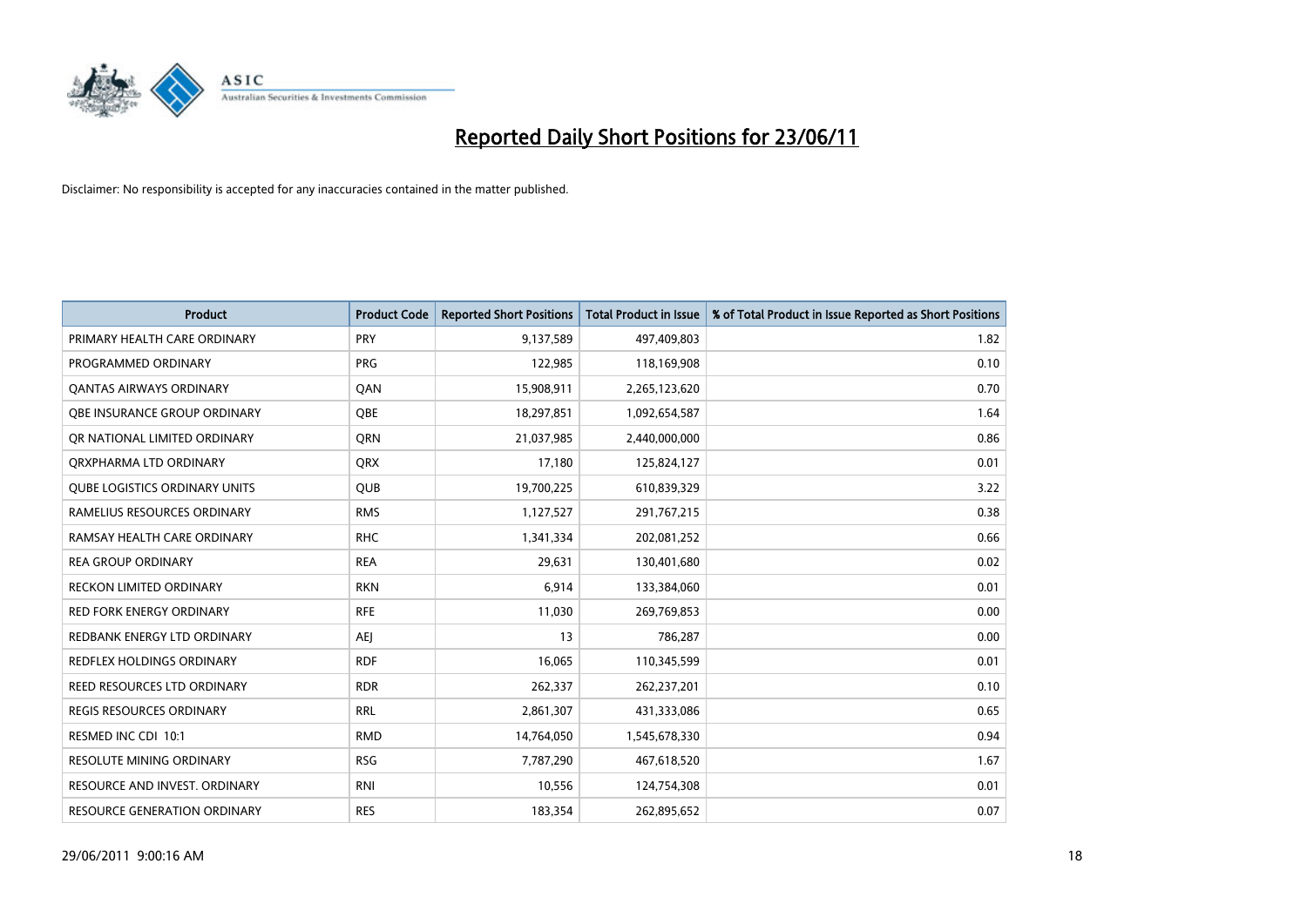

| <b>Product</b>                   | <b>Product Code</b> | <b>Reported Short Positions</b> | <b>Total Product in Issue</b> | % of Total Product in Issue Reported as Short Positions |
|----------------------------------|---------------------|---------------------------------|-------------------------------|---------------------------------------------------------|
| REX MINERALS LIMITED ORDINARY    | <b>RXM</b>          | 551,236                         | 153,438,879                   | 0.35                                                    |
| <b>RHG LIMITED ORDINARY</b>      | <b>RHG</b>          | 348,299                         | 318,745,978                   | 0.11                                                    |
| <b>RIALTO ENERGY ORDINARY</b>    | <b>RIA</b>          | 475,185                         | 360,006,264                   | 0.13                                                    |
| RIDLEY CORPORATION ORDINARY      | <b>RIC</b>          | 818,924                         | 307,817,071                   | 0.26                                                    |
| RIO TINTO LIMITED ORDINARY       | <b>RIO</b>          | 15,354,105                      | 435,758,720                   | 3.51                                                    |
| RIVERSDALE MINING ORDINARY       | <b>RIV</b>          | 3,600                           | 244,431,186                   | 0.00                                                    |
| <b>ROBUST RESOURCES ORDINARY</b> | <b>ROL</b>          | 1,155,601                       | 84,944,097                    | 1.37                                                    |
| ROC OIL COMPANY ORDINARY         | <b>ROC</b>          | 1,334,880                       | 713,254,560                   | 0.17                                                    |
| SAI GLOBAL LIMITED ORDINARY      | SAI                 | 123,906                         | 199,552,155                   | 0.07                                                    |
| SALMAT LIMITED ORDINARY          | <b>SLM</b>          | 164,882                         | 159,780,299                   | 0.11                                                    |
| SAMSON OIL & GAS LTD ORDINARY    | SSN                 | 2,164,020                       | 1,727,586,909                 | 0.13                                                    |
| SANDFIRE RESOURCES ORDINARY      | <b>SFR</b>          | 2,636,141                       | 148,384,969                   | 1.77                                                    |
| SANTOS LTD ORDINARY              | <b>STO</b>          | 5,121,103                       | 877,955,815                   | 0.56                                                    |
| SARACEN MINERAL ORDINARY         | <b>SAR</b>          | 244,361                         | 492,251,415                   | 0.05                                                    |
| SEDGMAN LIMITED ORDINARY         | <b>SDM</b>          | 243,848                         | 209,752,689                   | 0.10                                                    |
| SEEK LIMITED ORDINARY            | <b>SEK</b>          | 11,894,213                      | 336,584,488                   | 3.53                                                    |
| SELECT HARVESTS ORDINARY         | SHV                 | 242,636                         | 56,226,960                    | 0.43                                                    |
| SENEX ENERGY LIMITED ORDINARY    | <b>SXY</b>          | 104,708                         | 756,747,445                   | 0.01                                                    |
| SERVCORP LIMITED ORDINARY        | SRV                 | 144,177                         | 98,440,807                    | 0.14                                                    |
| SERVICE STREAM ORDINARY          | <b>SSM</b>          | 85,624                          | 283,418,867                   | 0.03                                                    |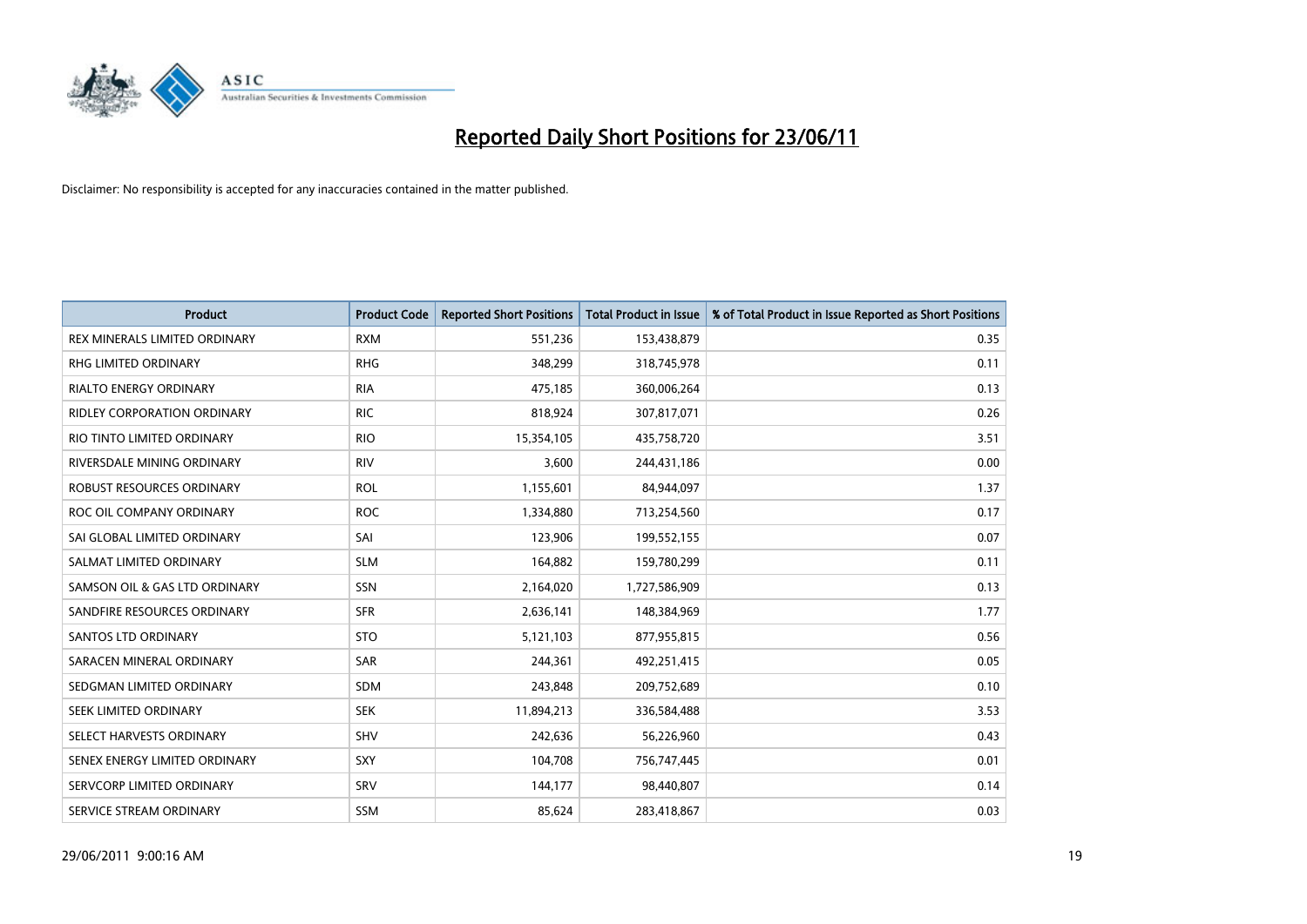

| <b>Product</b>                           | <b>Product Code</b> | <b>Reported Short Positions</b> | <b>Total Product in Issue</b> | % of Total Product in Issue Reported as Short Positions |
|------------------------------------------|---------------------|---------------------------------|-------------------------------|---------------------------------------------------------|
| SEVEN GROUP HOLDINGS ORDINARY            | <b>SVW</b>          | 967,218                         | 306,410,281                   | 0.30                                                    |
| SEVEN WEST MEDIA LTD ORDINARY            | <b>SWM</b>          | 4,215,906                       | 610,327,899                   | 0.68                                                    |
| SIGMA PHARMACEUTICAL ORDINARY            | <b>SIP</b>          | 8,680,592                       | 1,178,626,572                 | 0.72                                                    |
| SILEX SYSTEMS ORDINARY                   | <b>SLX</b>          | 264,984                         | 170,133,997                   | 0.15                                                    |
| SILVER LAKE RESOURCE ORDINARY            | <b>SLR</b>          | 92,886                          | 178,882,838                   | 0.05                                                    |
| SIMS METAL MGMT LTD ORDINARY             | SGM                 | 3,233,238                       | 205,393,914                   | 1.56                                                    |
| SINGAPORE TELECOMM. CHESS DEPOSITARY INT | SGT                 | 3,194,033                       | 212,756,917                   | 1.49                                                    |
| SKILLED GROUP LTD ORDINARY               | <b>SKE</b>          | 32,147                          | 233,089,776                   | 0.01                                                    |
| SKY CITY ENTERTAIN, ORDINARY             | <b>SKC</b>          | 5,000                           | 576,958,340                   | 0.00                                                    |
| SMS MANAGEMENT, ORDINARY                 | <b>SMX</b>          | 322,096                         | 67,765,118                    | 0.47                                                    |
| SONIC HEALTHCARE ORDINARY                | SHL                 | 5,920,075                       | 388,429,875                   | 1.52                                                    |
| SOUL PATTINSON (W.H) ORDINARY            | SOL                 | 46,758                          | 238,640,580                   | 0.02                                                    |
| SP AUSNET STAPLED SECURITIES             | <b>SPN</b>          | 2,812,123                       | 2,795,115,439                 | 0.09                                                    |
| SPARK INFRASTRUCTURE STAPLED NOTE & UNIT | SKI                 | 13,914,576                      | 1,326,734,264                 | 1.04                                                    |
| SPECIALTY FASHION ORDINARY               | SFH                 | 98,664                          | 191,786,121                   | 0.05                                                    |
| SPOTLESS GROUP LTD ORDINARY              | <b>SPT</b>          | 2,258,235                       | 262,766,725                   | 0.85                                                    |
| ST BARBARA LIMITED ORDINARY              | SBM                 | 5,184,712                       | 325,615,389                   | 1.59                                                    |
| STANMORE COAL LTD ORDINARY               | <b>SMR</b>          | 56,009                          | 88,270,738                    | 0.06                                                    |
| STARPHARMA HOLDINGS ORDINARY             | <b>SPL</b>          | 206,910                         | 247,743,578                   | 0.08                                                    |
| STH CRS ELECT ENGNR ORDINARY             | <b>SXE</b>          | 2,910                           | 160,736,826                   | 0.00                                                    |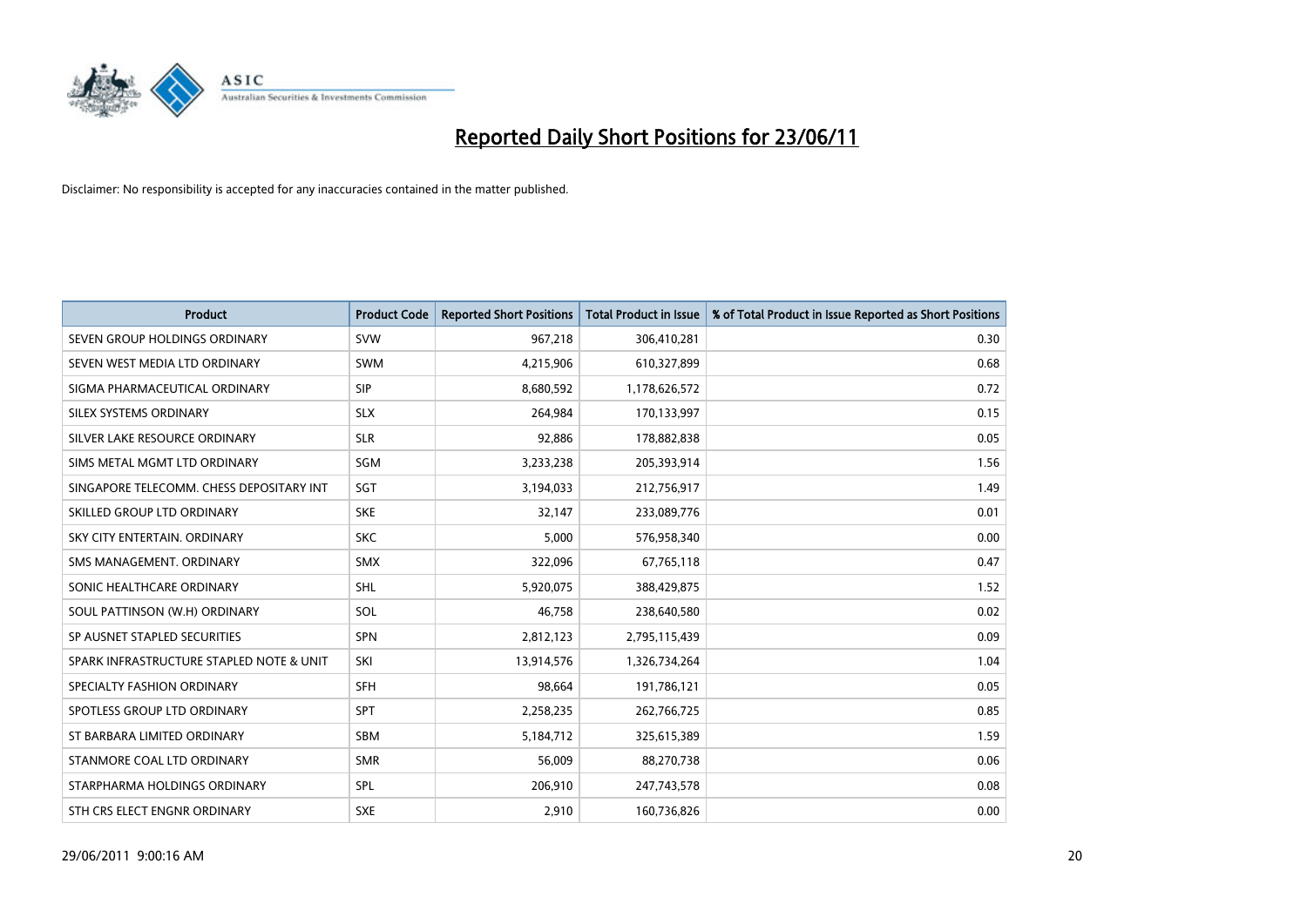

| <b>Product</b>                      | <b>Product Code</b> | <b>Reported Short Positions</b> | <b>Total Product in Issue</b> | % of Total Product in Issue Reported as Short Positions |
|-------------------------------------|---------------------|---------------------------------|-------------------------------|---------------------------------------------------------|
| STHN CROSS MEDIA ORDINARY           | <b>SXL</b>          | 4,812,488                       | 705,712,186                   | 0.68                                                    |
| STOCKLAND UNITS/ORD STAPLED         | SGP                 | 4,243,601                       | 2,383,036,717                 | 0.16                                                    |
| STRAITS RES LTD. ORDINARY           | SRO                 | 7,366,679                       | 324,655,749                   | 2.26                                                    |
| STW COMMUNICATIONS ORDINARY         | SGN                 | 125,954                         | 364,310,964                   | 0.03                                                    |
| <b>SUNCORP GROUP LTD ORDINARY</b>   | <b>SUN</b>          | 8,772,915                       | 1,286,600,980                 | 0.66                                                    |
| SUNDANCE ENERGY ORDINARY            | <b>SEA</b>          | 138,754                         | 276,709,585                   | 0.05                                                    |
| SUNDANCE RESOURCES ORDINARY         | SDL                 | 16,104,728                      | 2,870,927,169                 | 0.57                                                    |
| SUNLAND GROUP LTD ORDINARY          | <b>SDG</b>          | 251,514                         | 224,881,794                   | 0.11                                                    |
| SUPER RET REP LTD ORDINARY          | SUL                 | 56,610                          | 130,018,739                   | 0.04                                                    |
| SWICK MINING ORDINARY               | <b>SWK</b>          | 155,999                         | 236,724,970                   | 0.07                                                    |
| TABCORP HOLDINGS LTD ORDINARY       | <b>TAH</b>          | 3,128,472                       | 688,019,737                   | 0.45                                                    |
| <b>TALENT2 INTERNATION ORDINARY</b> | <b>TWO</b>          | 105,484                         | 144,488,621                   | 0.07                                                    |
| TALISMAN MINING ORDINARY            | <b>TLM</b>          | 29                              | 130,438,627                   | 0.00                                                    |
| TANAMI GOLD NL ORDINARY             | <b>TAM</b>          | 48.091                          | 260,997,677                   | 0.02                                                    |
| TAP OIL LIMITED ORDINARY            | <b>TAP</b>          | 420,250                         | 240,967,311                   | 0.17                                                    |
| TASSAL GROUP LIMITED ORDINARY       | <b>TGR</b>          | 44,505                          | 146,304,404                   | 0.02                                                    |
| <b>TATTS GROUP LTD ORDINARY</b>     | <b>TTS</b>          | 13,282,061                      | 1,318,683,208                 | 1.00                                                    |
| <b>TECHNOLOGY ONE ORDINARY</b>      | <b>TNE</b>          | 80,037                          | 303,119,455                   | 0.03                                                    |
| TELECOM CORPORATION ORDINARY        | <b>TEL</b>          | 28,990,877                      | 1,924,678,136                 | 1.53                                                    |
| TELSTRA CORPORATION, ORDINARY       | <b>TLS</b>          | 39,444,155                      | 12,443,074,357                | 0.29                                                    |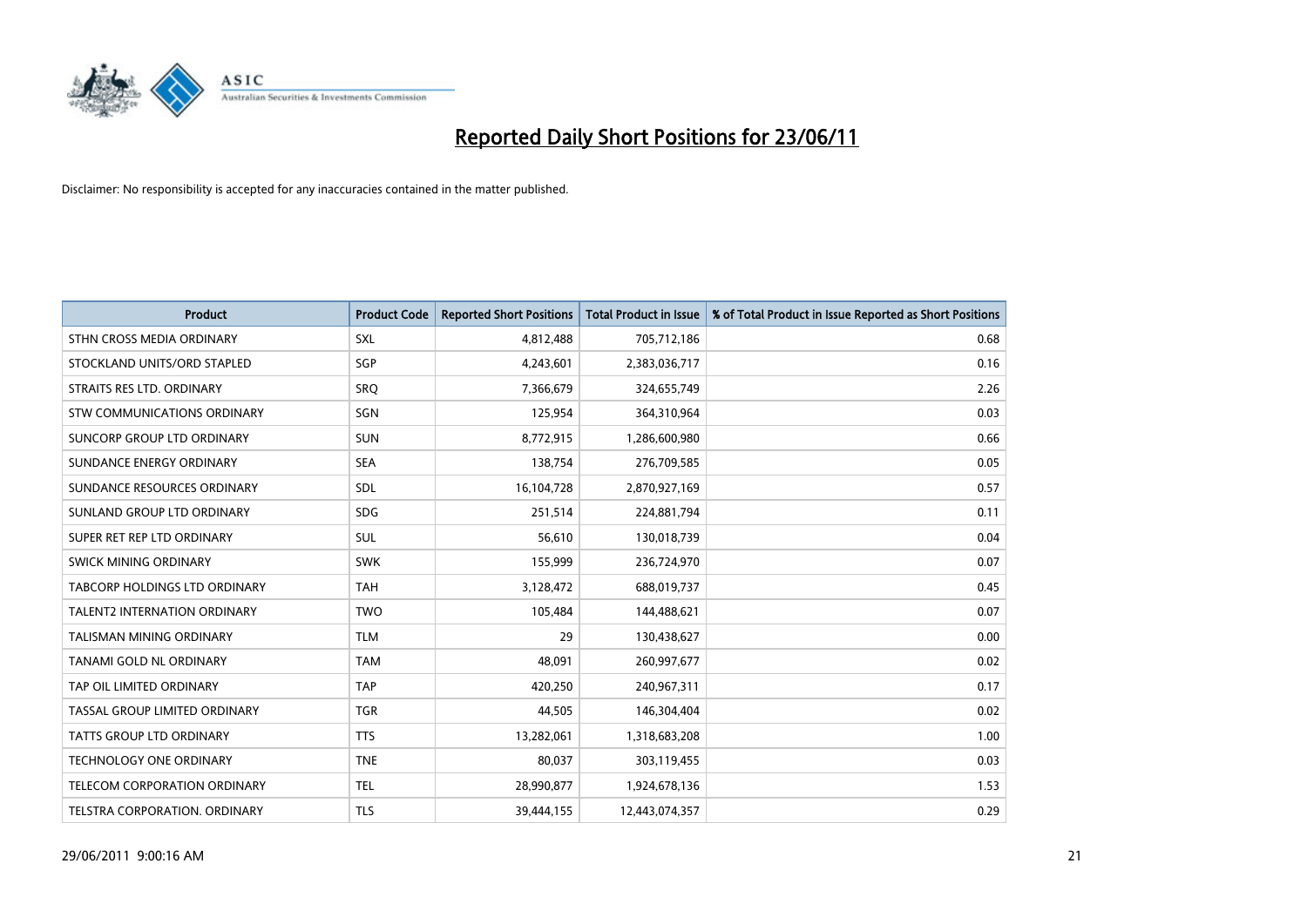

| <b>Product</b>                            | <b>Product Code</b> | <b>Reported Short Positions</b> | <b>Total Product in Issue</b> | % of Total Product in Issue Reported as Short Positions |
|-------------------------------------------|---------------------|---------------------------------|-------------------------------|---------------------------------------------------------|
| TEN NETWORK HOLDINGS ORDINARY             | <b>TEN</b>          | 34,604,226                      | 1,045,236,720                 | 3.31                                                    |
| TERANGA GOLD CORP CDI 1:1                 | <b>TGZ</b>          | 321,928                         | 152,308,821                   | 0.20                                                    |
| TFS CORPORATION LTD ORDINARY              | <b>TFC</b>          | 35,794                          | 276,453,042                   | 0.01                                                    |
| THE REJECT SHOP ORDINARY                  | <b>TRS</b>          | 793,459                         | 26,033,570                    | 3.05                                                    |
| THINKSMART LIMITED ORDINARY               | <b>TSM</b>          | 3,000                           | 129,879,390                   | 0.00                                                    |
| <b>TIGER RESOURCES ORDINARY</b>           | <b>TGS</b>          | 287,281                         | 669,035,549                   | 0.04                                                    |
| <b>TISHMAN SPEYER UNITS</b>               | <b>TSO</b>          | 86,212                          | 338,440,904                   | 0.02                                                    |
| TOLL HOLDINGS LTD ORDINARY                | <b>TOL</b>          | 21,883,018                      | 710,128,531                   | 3.05                                                    |
| TOX FREE SOLUTIONS ORDINARY               | <b>TOX</b>          | 19,446                          | 92,630,478                    | 0.02                                                    |
| TPG TELECOM LIMITED ORDINARY              | <b>TPM</b>          | 4,314,057                       | 783,481,644                   | 0.54                                                    |
| TRANSFIELD SERV INFR STAPLED SECURITIES   | <b>TSI</b>          | 6,058,114                       | 438,756,421                   | 1.38                                                    |
| TRANSFIELD SERVICES ORDINARY              | <b>TSE</b>          | 7,379,152                       | 549,715,957                   | 1.35                                                    |
| TRANSPACIFIC INDUST, ORDINARY             | <b>TPI</b>          | 10,438,889                      | 960,638,735                   | 1.06                                                    |
| TRANSURBAN GROUP TRIPLE STAPLED SEC.      | <b>TCL</b>          | 3,212,876                       | 1,443,543,731                 | 0.21                                                    |
| TREASURY WINE ESTATE ORDINARY             | <b>TWE</b>          | 18,493,569                      | 647,227,144                   | 2.86                                                    |
| TROY RESOURCES NL ORDINARY                | <b>TRY</b>          | 3,597                           | 87,970,323                    | 0.00                                                    |
| UGL LIMITED ORDINARY                      | UGL                 | 5,128,145                       | 166,047,171                   | 3.09                                                    |
| UNILIFE CORPORATION CDI US PROHIBITED     | <b>UNS</b>          | 615,397                         | 272,900,039                   | 0.22                                                    |
| <b>UXC LIMITED ORDINARY</b>               | <b>UXC</b>          | 1,339                           | 305,789,718                   | 0.00                                                    |
| VALAD PROPERTY GROUP STAPLED US PROHIBIT. | <b>VPG</b>          | 146,577                         | 115,108,116                   | 0.13                                                    |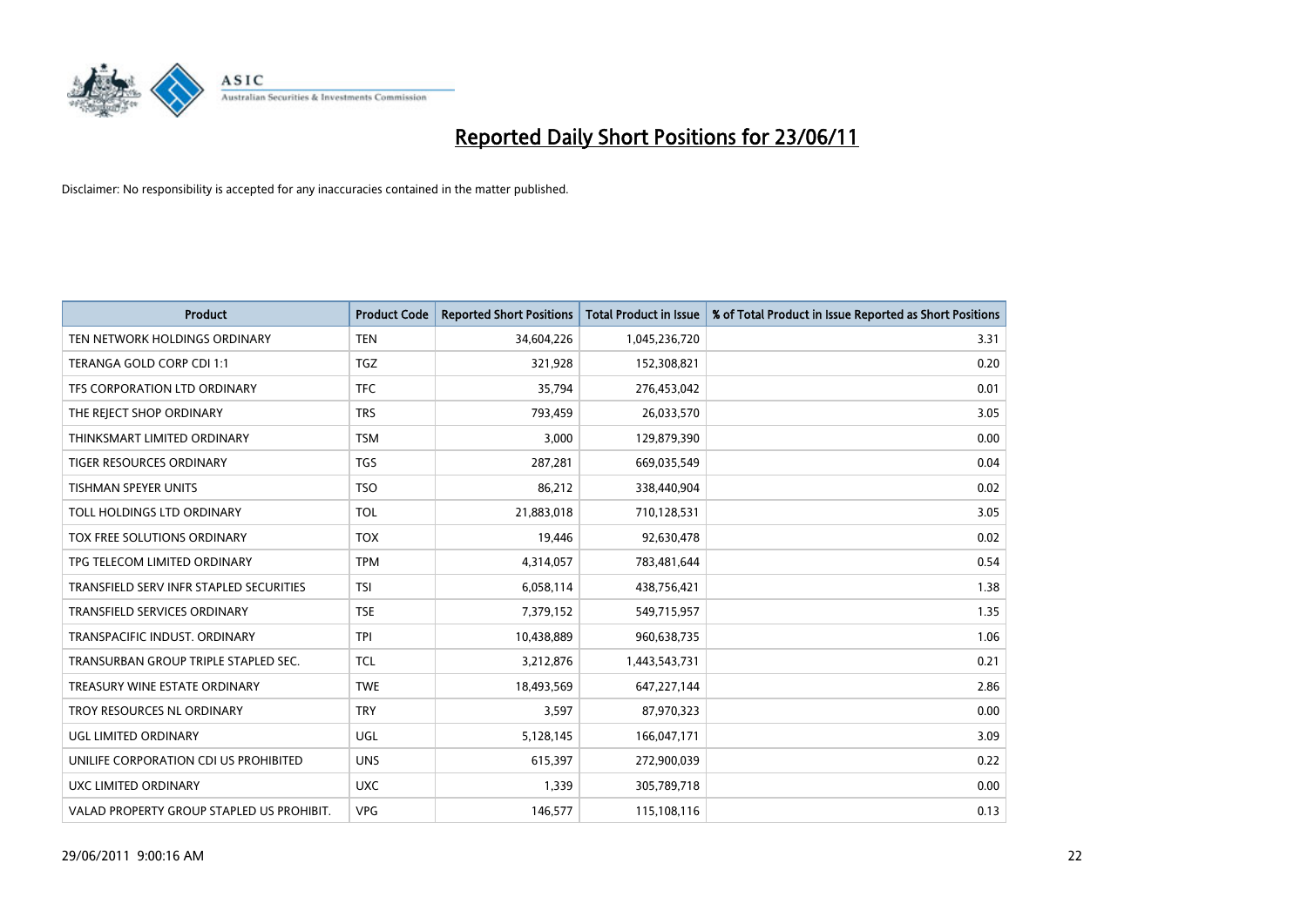

| <b>Product</b>                         | <b>Product Code</b> | <b>Reported Short Positions</b> | <b>Total Product in Issue</b> | % of Total Product in Issue Reported as Short Positions |
|----------------------------------------|---------------------|---------------------------------|-------------------------------|---------------------------------------------------------|
| <b>VENTURE MINERALS ORDINARY</b>       | <b>VMS</b>          | 265,182                         | 221,093,592                   | 0.11                                                    |
| VILLAGE ROADSHOW LTD ORDINARY          | <b>VRL</b>          | 79,980                          | 151,458,556                   | 0.05                                                    |
| <b>VIRGIN BLUE HOLDINGS ORDINARY</b>   | <b>VBA</b>          | 26,073,410                      | 2,210,197,600                 | 1.17                                                    |
| VITAL METALS LIMITED ORDINARY          | <b>VML</b>          | 265,000                         | 228,401,027                   | 0.12                                                    |
| WAH NAM INT HLDG LTD ORDINARY          | <b>WNI</b>          | 2,604,660                       | 5,355,416,325                 | 0.05                                                    |
| <b>WATPAC LIMITED ORDINARY</b>         | <b>WTP</b>          | 49,834                          | 183,341,382                   | 0.02                                                    |
| <b>WEBIET LIMITED ORDINARY</b>         | <b>WEB</b>          | 344,967                         | 76,227,880                    | 0.45                                                    |
| <b>WESFARMERS LIMITED ORDINARY</b>     | <b>WES</b>          | 22,621,552                      | 1,005,426,682                 | 2.24                                                    |
| WESFARMERS LIMITED PARTIALLY PROTECTED | <b>WESN</b>         | 5,075                           | 151,645,480                   | 0.00                                                    |
| <b>WESTERN AREAS NL ORDINARY</b>       | <b>WSA</b>          | 4,980,612                       | 179,735,899                   | 2.80                                                    |
| WESTFIELD GROUP ORD/UNIT STAPLED SEC   | <b>WDC</b>          | 8,267,496                       | 2,308,988,539                 | 0.34                                                    |
| WESTFIELD RETAIL TST UNIT STAPLED      | <b>WRT</b>          | 32,421,471                      | 3,054,166,195                 | 1.07                                                    |
| <b>WESTPAC BANKING CORP ORDINARY</b>   | <b>WBC</b>          | 22,597,838                      | 3,009,665,405                 | 0.72                                                    |
| WHITE ENERGY COMPANY ORDINARY          | <b>WEC</b>          | 12,021,116                      | 316,104,241                   | 3.79                                                    |
| WHITEHAVEN COAL ORDINARY               | <b>WHC</b>          | 2,766,846                       | 493,800,069                   | 0.57                                                    |
| WHK GROUP LIMITED ORDINARY             | <b>WHG</b>          | 60,093                          | 265,142,652                   | 0.02                                                    |
| WHL ENERGY LIMITED ORDINARY            | <b>WHN</b>          | 4,634,251                       | 1,212,100,886                 | 0.38                                                    |
| <b>WILDHORSE ENERGY ORDINARY</b>       | <b>WHE</b>          | 53,261                          | 249,794,756                   | 0.02                                                    |
| WINDIMURRA VANADIUM ORDINARY           | <b>WVL</b>          | 163,685                         | 154,278,674                   | 0.11                                                    |
| WOODSIDE PETROLEUM ORDINARY            | <b>WPL</b>          | 1,762,789                       | 793,229,820                   | 0.19                                                    |